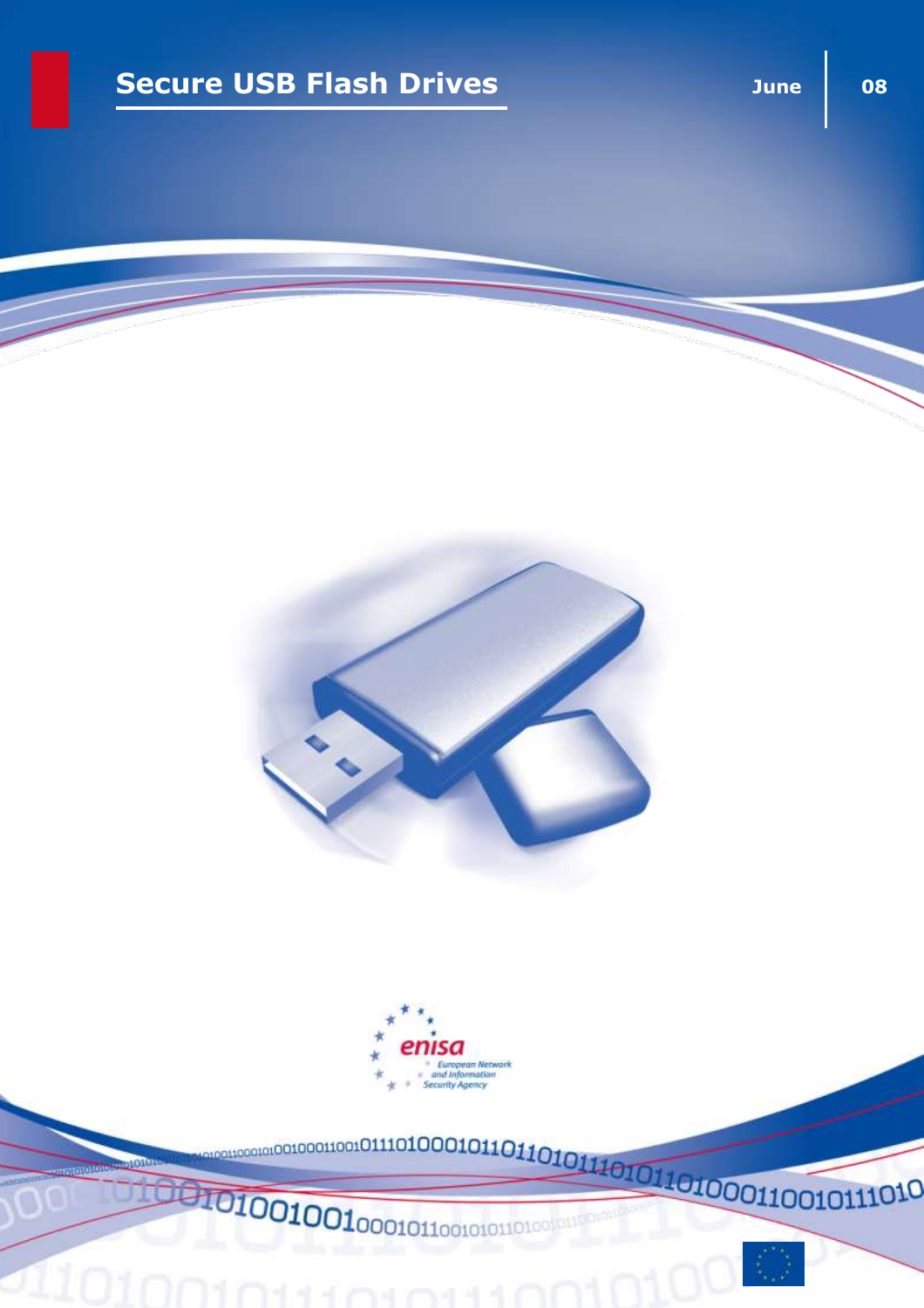#### **About ENISA**

The European Network and Information Security Agency (ENISA) is an EU agency created to advance the functioning of the internal market. ENISA is a centre of excellence for the European Member States and European institutions in network and information security, giving advice and recommendations and acting as a switchboard of information for good practices. Moreover, the agency facilitates contacts between the European institutions, the Member States and private business and industry actors.

#### Contact details:

For contacting ENISA or for general enquiries on information security awareness matters, please use the following details:

e-mail: Isabella Santa, Senior Expert Awareness Raising - [awareness@enisa.europa.eu](mailto:awareness@enisa.europa.eu) Internet:<http://www.enisa.europa.eu/>

#### **Legal notice**

Notice must be taken that this publication represents the views and interpretations of the authors and editors, unless stated otherwise. This publication should not be construed to be an action of ENISA or the ENISA bodies unless adopted pursuant to the ENISA Regulation (EC) No 460/2004. This publication does not necessarily represent state-of the-art and it might be updated from time to time.

Third-party sources are quoted as appropriate. ENISA is not responsible for the content of the external sources including external websites referenced in this publication.

This publication is intended for educational and information purposes only. Neither ENISA nor any person acting on its behalf is responsible for the use that might be made of the information contained in this publication.

Reproduction is authorised provided the source is acknowledged.

© European Network and Information Security Agency (ENISA), 2008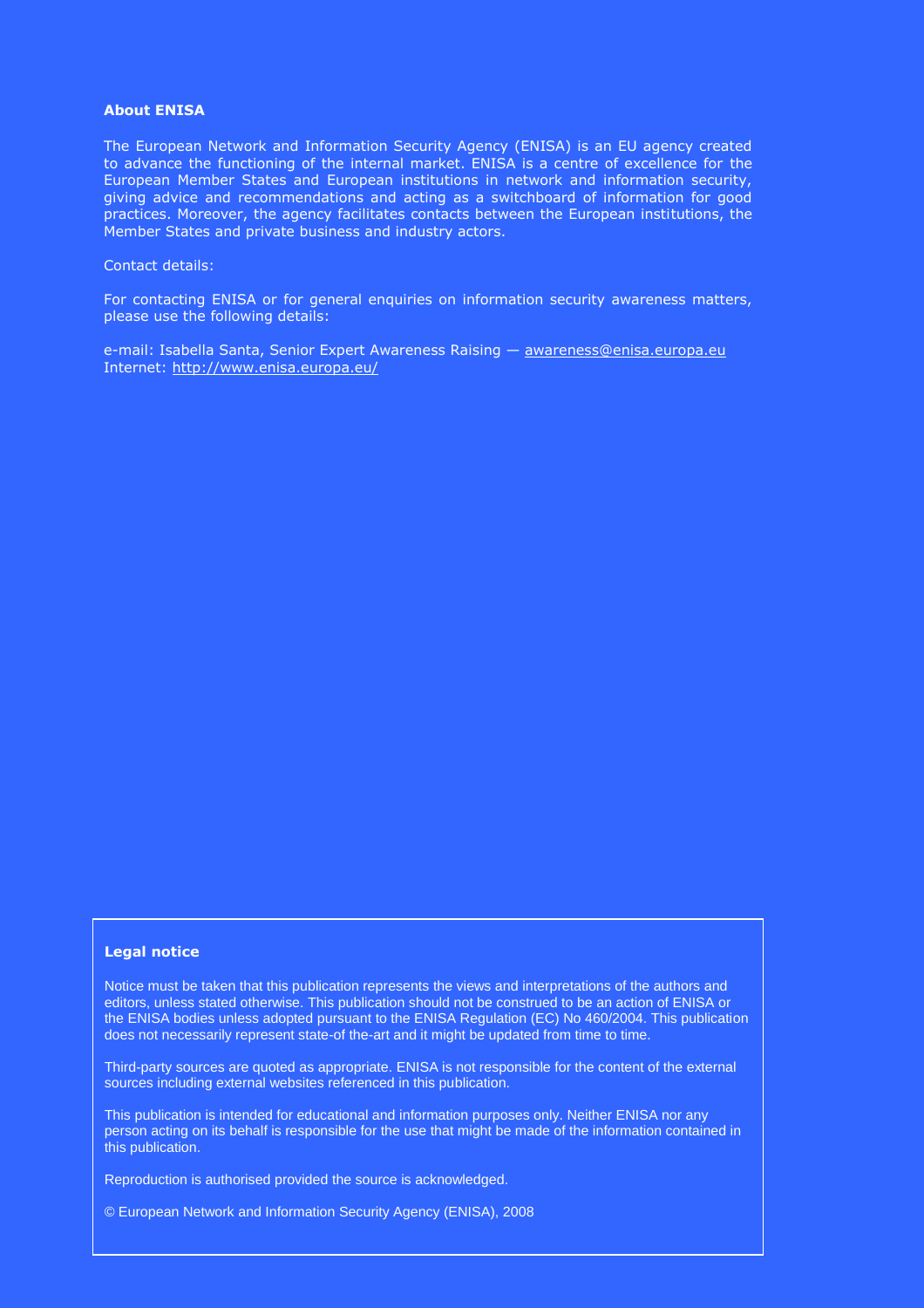

# **Secure USB Flash Drives**

*June 2008*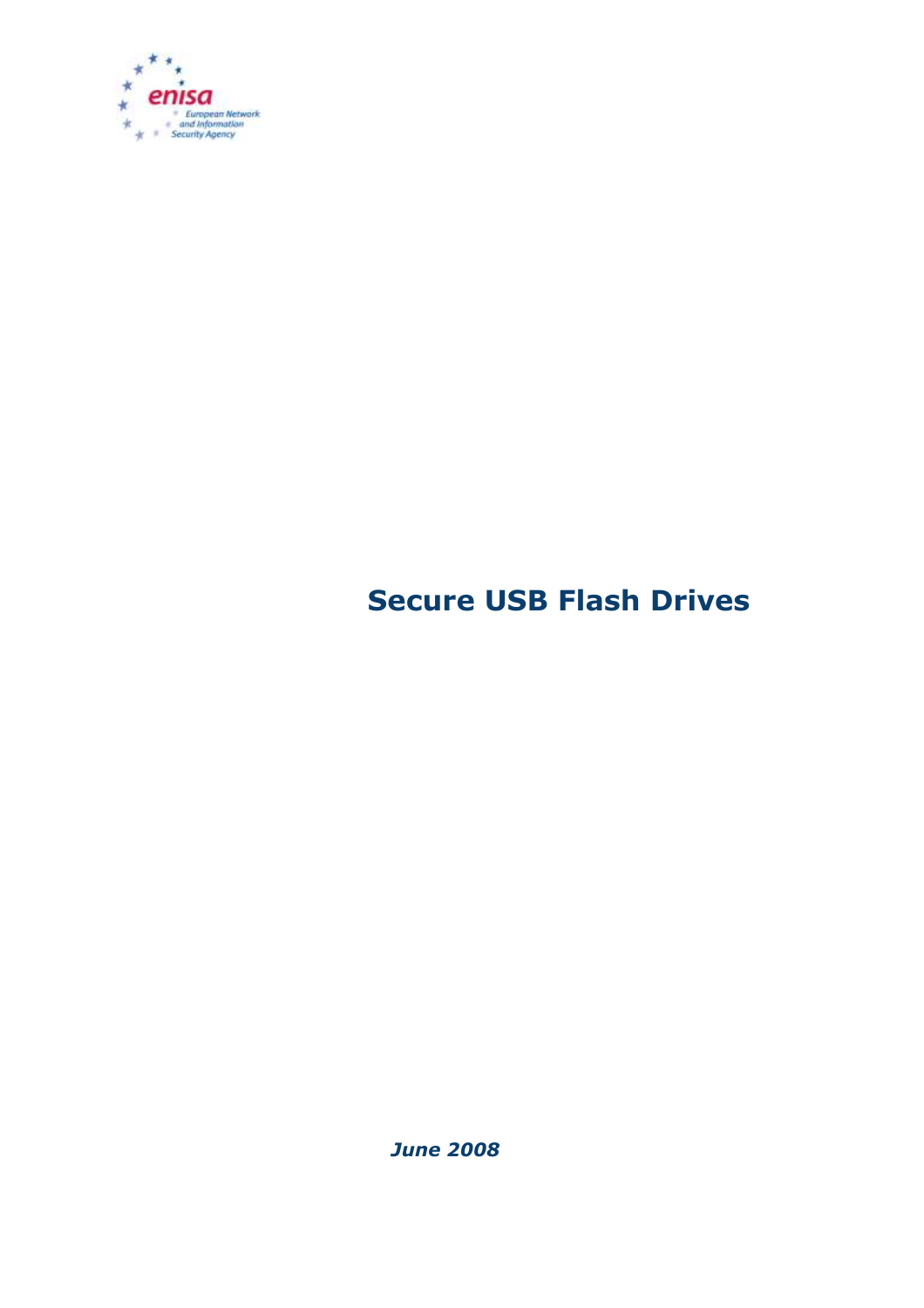

#### <span id="page-3-0"></span>**Acknowledgments**

Several parties supported and contributed directly or indirectly to this work in a number of ways.

The author wishes to acknowledge and thank Dror Todress of SanDisk and Louis Marinos of ENISA for the prompt support, valuable input and material provided for the compilation of this paper.

The author would also like to acknowledge the individuals who contributed to this document with informal reviews, valuable insights, observations, suggestions and solutions. The content would be incomplete and incorrect without their help.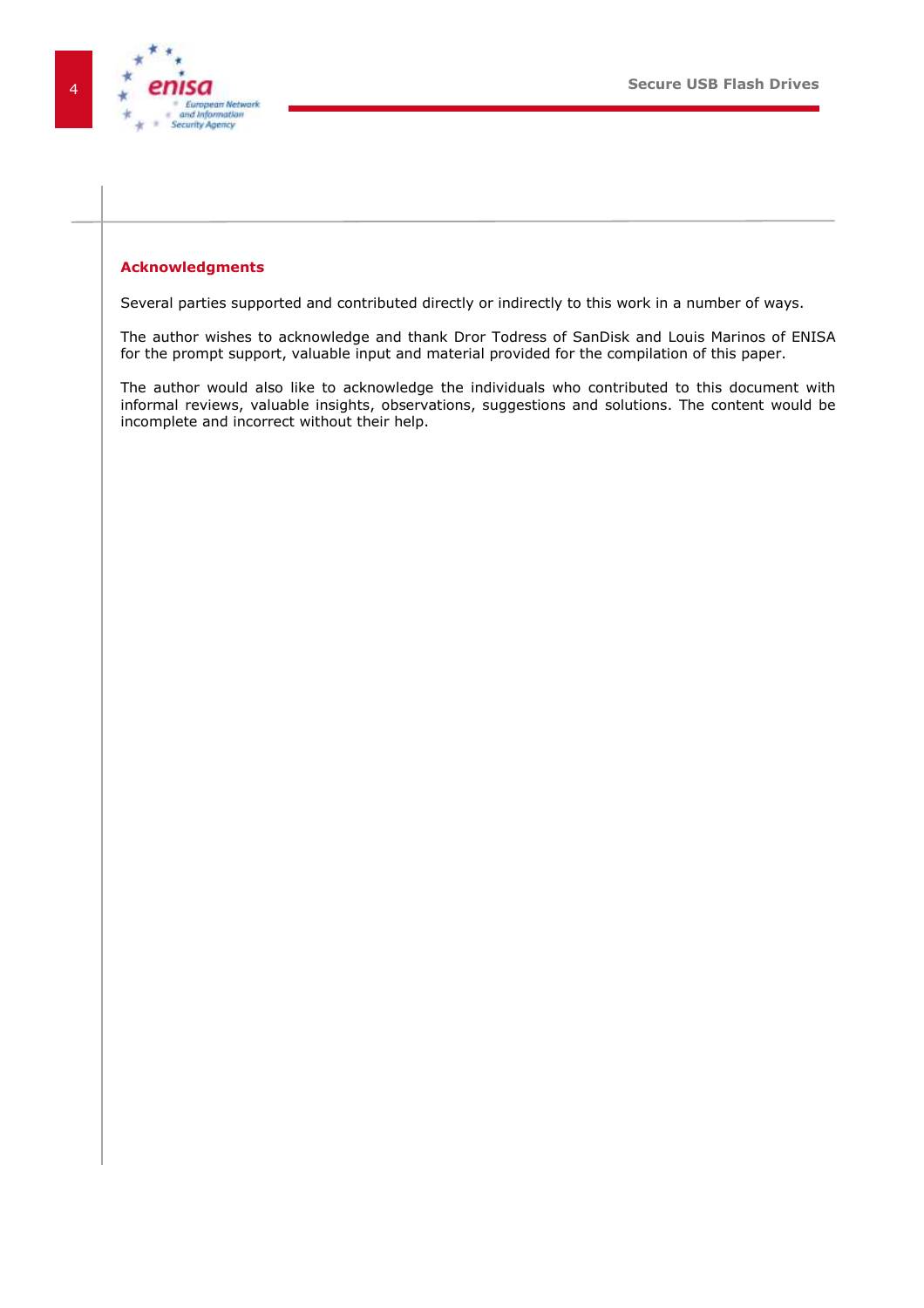

### **Contents**

| PART 1: USB FLASH DRIVES AND RELATED SECURITY IMPLICATIONS  9 |
|---------------------------------------------------------------|
|                                                               |
|                                                               |
|                                                               |
|                                                               |
|                                                               |
|                                                               |
|                                                               |
|                                                               |
|                                                               |
|                                                               |
|                                                               |
|                                                               |
|                                                               |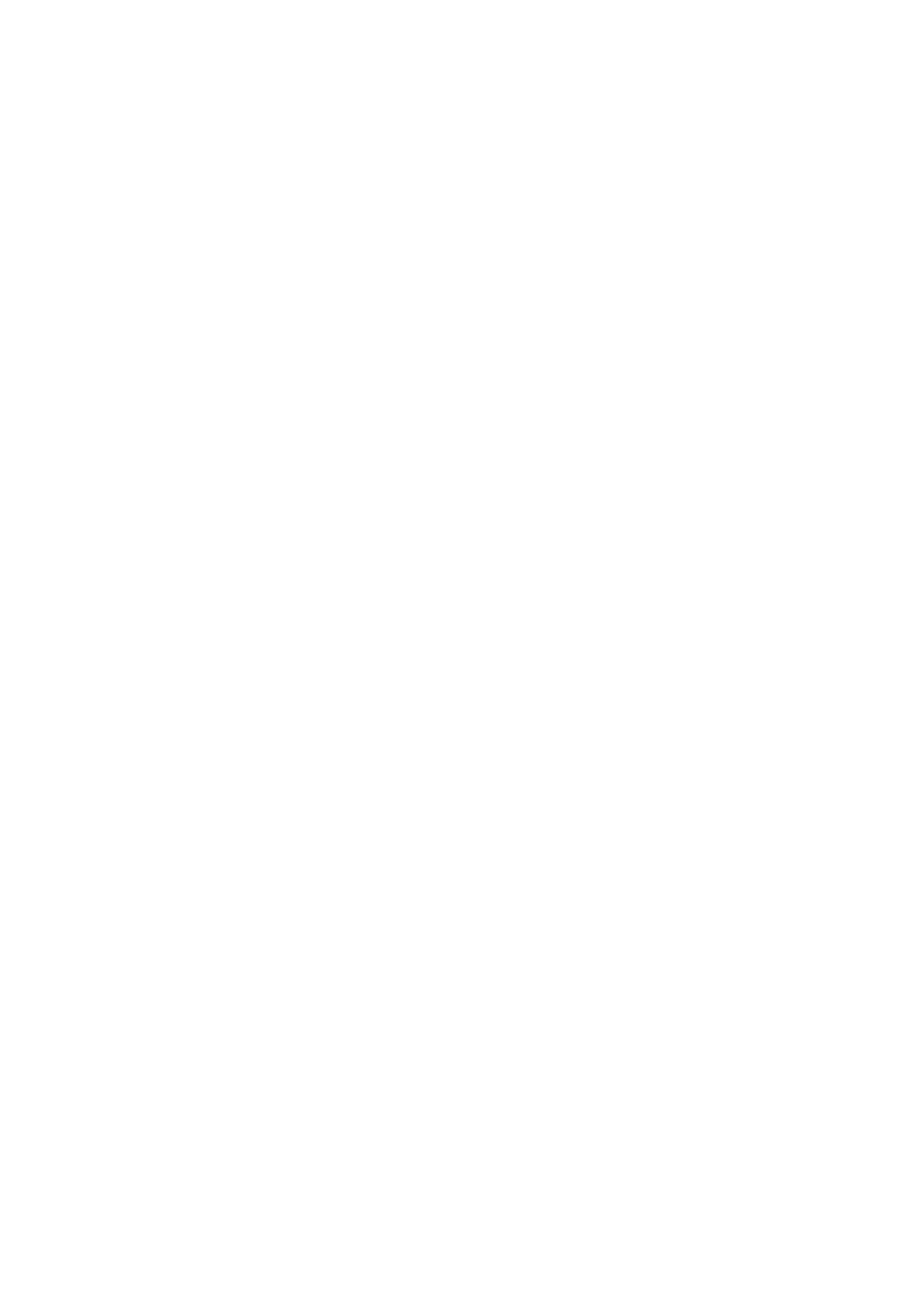

### <span id="page-6-0"></span>**Executive summary**

Over recent years, corporate end-users have increasingly needed to be fully mobile and connected, taking work home or out of the office to keep up their productivity. Staff needs to be able to synchronise files between a computer and the drive to allow key data to be backed up and available for use on the road or on other PCs  $(^1)$ . Thus, the use of mobile devices such as laptops, notebooks, universal serial bus (USB) flash drives, personal digital assistants (PDAs), advanced mobile phones and other mobile devices have proliferated in recent years  $(^2)$ .

In particular, personal storage devices such as USB flash drives have gained in capacity and have become ubiquitous in the enterprise environment  $(3)$ . However, these devices are usually lacking in security, control and management tools and, in most cases, their use is not covered by a corporate policy foreseeing audit, backup, encryption or asset management.

Recent events have raised concern, leading organisations to understand that to secure corporate information stored on personal USB drives, new policies and technologies must be put in place  $(^4)$ . Often the measures organisations take to secure information stored on mobile devices are inadequate. Enterprises with highly regulated or sensitive data should consider controlling the use of plug-and-play devices. However, awareness of the risks and available safeguards is the first line of defence for security  $(^5)$ .

This document gives a brief outline of the corporate data which is susceptible to security breaches/incidents, and highlights potential risks associated with the innocent use of USB flash drives by employees of enterprises and also other less legitimate purposes such as smuggling information out of the company. Furthermore, it lists good practice guidelines which aim at helping readers to overcome obstacles within their organisations. The first step is to set clear security policies and make employees aware of them.

This paper targets IT departments, in particular IT managers and professionals, to ensure the ability to secure information on the network as well as the opportunity to manage data which enter and leave the company via these mobile devices. It also targets corporate end-users in general, to raise awareness of the risks related to the use of USB flash drives.

This document does not cover the associated legal aspects. Moreover, it should not be seen either as a comprehensive source of all risks associated with the use of personal USB flash drives for workrelated purposes or a technical guideline to secure standards or solutions.

j.

*<sup>(</sup> 1 )* DataTraveler Secure and DataTraveler Secure — Privacy Edition White Paper*, Kingston Technology, Rev. 2.0, June 2007.*

*<sup>(</sup> 2 )* Determine the appropriate level of ITAM controls for mobile assets*, Jack Heine, Gartner, 15 November 2005.*

*<sup>(</sup> 3 )* Seven steps to secure USB drives*, SanDisk, July 2007.* 

*<sup>(</sup> 4 )* Seven steps to secure USB drives*, SanDisk, July 2007.* 

*<sup>(</sup> 5 )* A users' guide: how to raise information security awareness*, ENISA, June 2006.*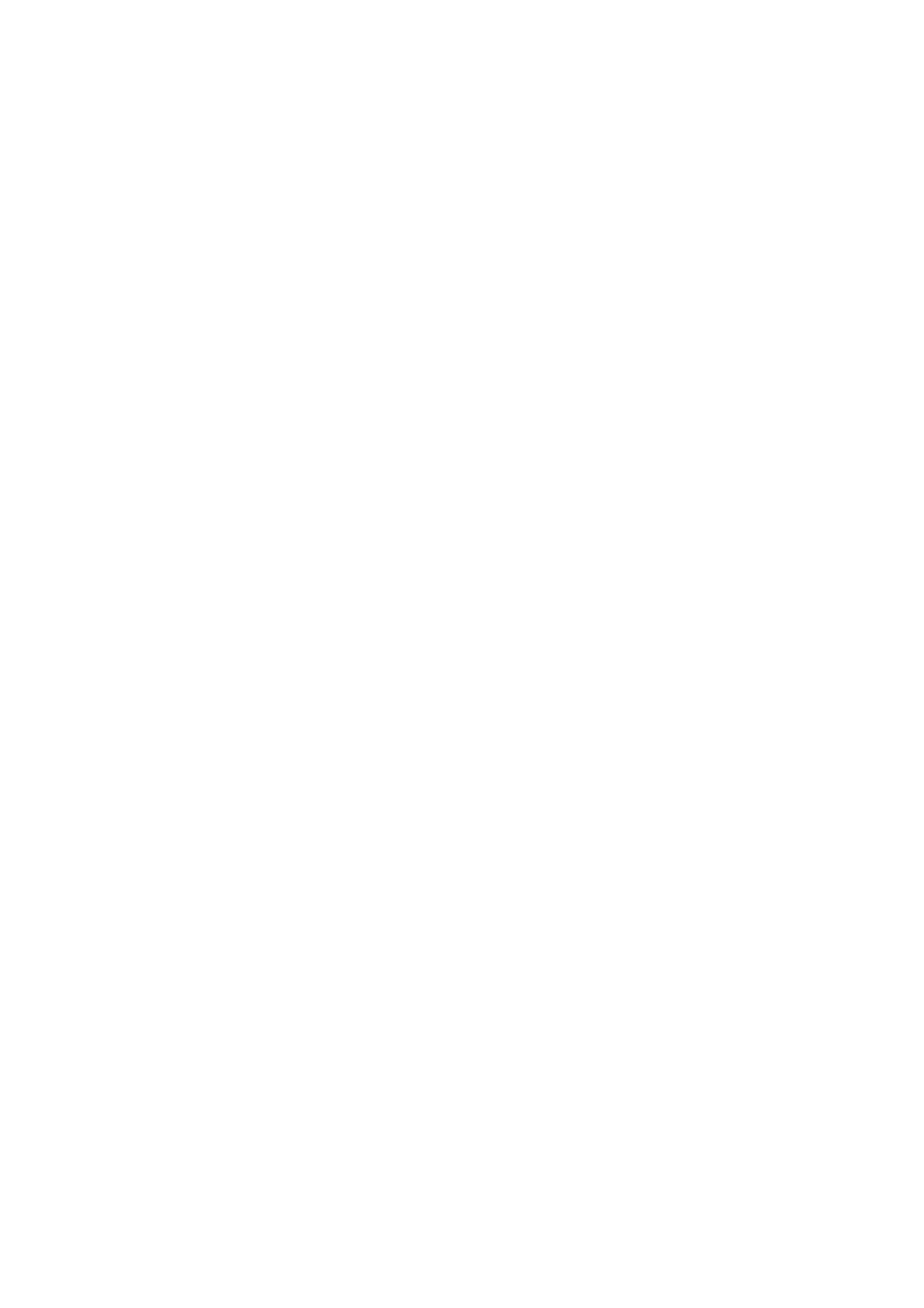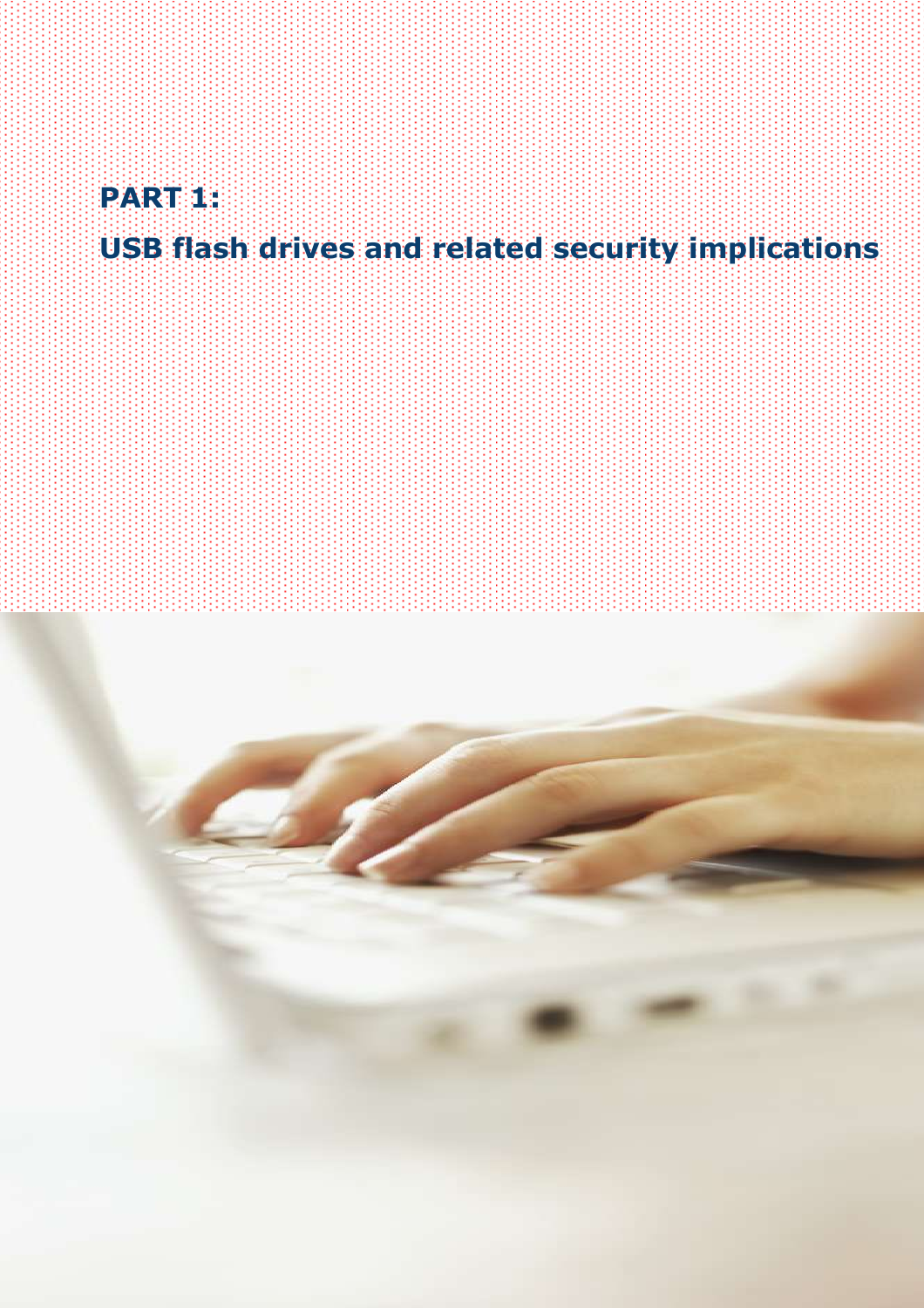

### <span id="page-9-0"></span>**The use of mobile devices**

In today's digital age where we live and work, corporate end-users need to travel light and be fully connected. As a result, an increased number of portable devices are used in business, such as laptops, notebooks, universal serial bus (USB) flash drives, personal digital assistants (PDAs), advanced mobile phones and other mobile devices.



With employees using mobile devices, travelling with data and taking work home, companies are

constantly at risk from unprotected data on an unsecured USB flash drive. The consequence can be devastating: lost reputation, lost jobs, lost profits  $(^6)$ . Customer data, financial information, business plans, patient records and confidential information are only some examples of the data that are usually stored and transported. A considerable number of end-users are unaware of their exposure to security risks while doing so, as recent news incidents have highlighted  $(7)$ .

For example, in the UK, a laptop with data of some 2 000 people with individual savings accounts (ISAs) was stolen from a HM Revenue & Customs employee; HM Revenue & Customs lost personal details of 6 500 private pension holders; nine NHS trusts lost patient records kept on disk; details of 1 500 students were lost in the post; details of three million British learner drivers



were lost in the United States ( ${}^{8}$ ); a USB drive was stolen with names, grades and social security numbers of 6 500 former students  $\binom{9}{7}$ ; USB flash drives with US Army classified military information were up for sale at a bazaar outside Bagram, Afghanistan  $(10)$ .

-

*<sup>(</sup> 6 )* DataTraveler for Enterprise*, Kingston, 2008, available at* 

*[http://www.kingston.com/flash/DataTravelers\\_enterprise.asp](http://www.kingston.com/flash/DataTravelers_enterprise.asp) (last visited on 30 May 2008). ( 7 )* McAfee encrypted USB — Data sheet*, McAfee.*

*<sup>(</sup> 8 ) "Timetable of missing data blunders",* The Times*, 20 February 2008; "Disc listing foreign criminals lost for year",* The Times*, 20 February 2008.*

*<sup>(</sup> 9 ) "Small drives cause big problems", John Swarts,* USA Today*, 16 June 2006.*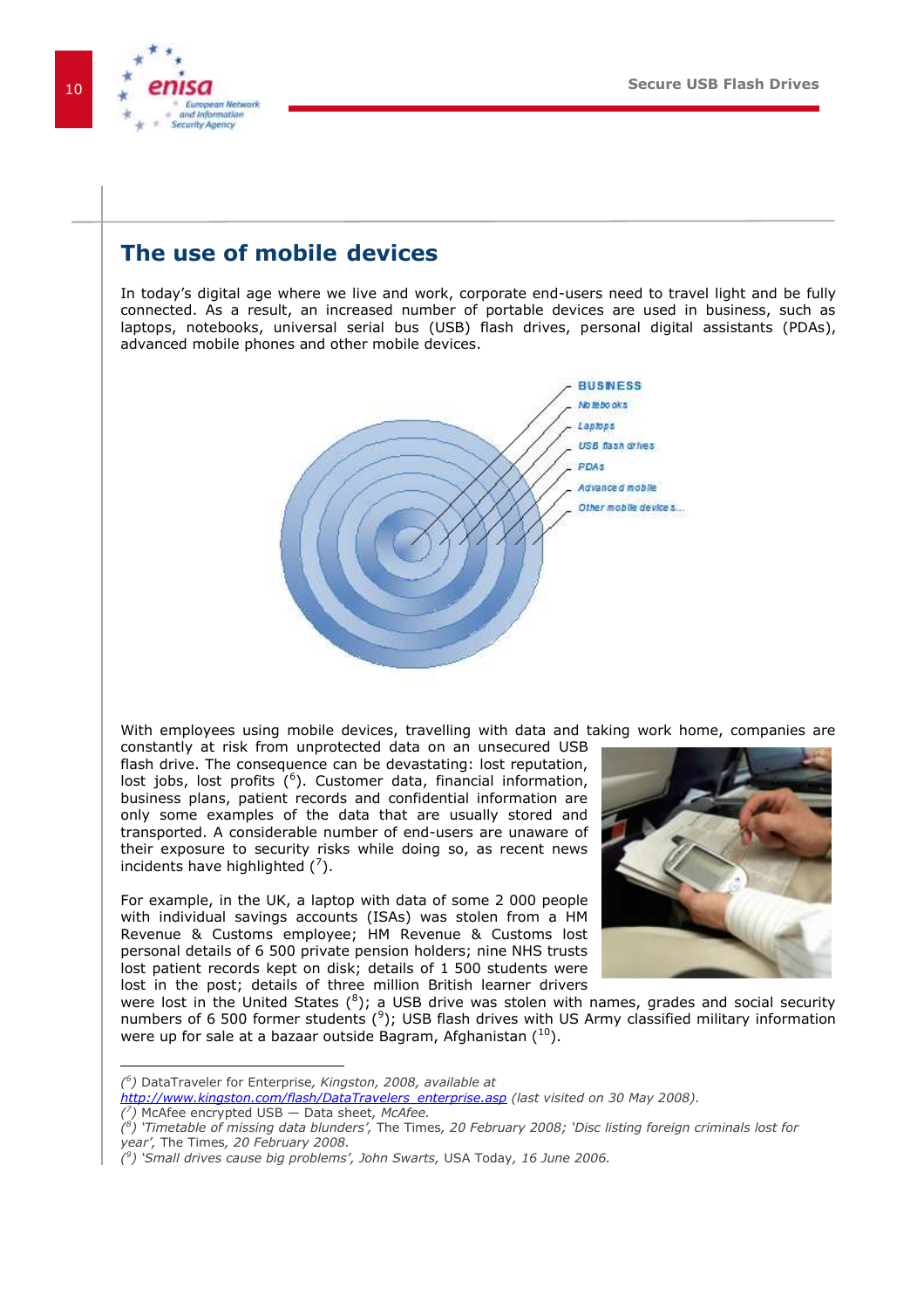

The potential for damage caused by the loss or stealing of sensitive corporate data grows exponentially every day, underlying the need for proper security measures that cover these handheld mobile storage devices  $(^{11})$ . Data loss is not just an IT or security problem; it is a business issue that reaches into many corners of an enterprise  $(1^2)$ .

According to the Datamonitor report commissioned by McAfee, 60 % of the 1 400 IT decision-makers surveyed across the globe said that they had experienced a data leak, and only 6 % could state with certainty that they had had no data leakage problems in the past two years. Furthermore, 61 % believe data leaks are the work of insiders  $(^{13})$ .

### <span id="page-10-0"></span>**USB drives**

### <span id="page-10-1"></span>**A definition**

USB drives are solutions to store and manage enterprise data within and outside the enterprise environment. USB drives are also known as a keychain drive, flash drive or disk-on-key. They are plug-and-play portable storage devices that use flash memory and are lightweight enough to attach to a key chain. The first USB flash drive was sold in 2000.

USB drives are a powerful and popular tool for mobile professionals in enterprises or government agencies as they have:

- $\checkmark$  small size and light weight
- $\checkmark$  fast speed 24MB/s<br> $\checkmark$  hig capacity
- big capacity
- $\checkmark$  low price

-

plug-and-play functionality.



They continue to proliferate and see strong demand in terms of unit shipments. In 2006, Gartner forecasted the unit shipments to pass 114 million  $(14)$ . In 2007, 85 million were sold but only a few of those buyers thought about the drives' security implications (15). A Gartner research found that 22 % of USB flash drives are sold to enterprises and about 80–90 % are not encrypted  $(^{16})$ .

USB flash drives are a cheap and convenient way to move data off your computer — much easier than taking a laptop or hard disk drive  $(^{17})$ . A recent study developed by SanDisk shows the following  $(^{18})$ .

*( <sup>10</sup>) "US military secrets for sale at Afghanistan bazaar", Watson,* Los Angeles Times*, 10 April 2006. ( <sup>11</sup>)* Seven steps to secure USB drives*, SanDisk, July 2007 and* Mobile device security in 2006*, Forrester, February 2006.* 

*( <sup>12</sup>)* Getting started with McAfee host data loss prevention*, McAfee, 2008.*

*( <sup>13</sup>) "New report chronicles the cost of data leaks", Physorg.com, 2007, available at* 

*<http://www.physorg.com/news96708147.html> (last visited on 2 June 2008).*

*( <sup>14</sup>)* Dataquest insight: USB flash drive market trends, worldwide, 2001–2010*, Joseph Unsworth, Gartner, 20 November 2006;* Forecast: USB flash drives, worldwide, 2001–2011*, Joseph Unsworth, Gartner, 24 September 2007.*

*( <sup>16</sup>) "Data breaches are "everyday incidents"', Matt Chapman, vnunet.com, 15 November 2007, available at <http://www.vnunet.com/vnunet/news/2203540/security-breaches-everyday> (last visited on 30 May 2008). ( <sup>17</sup>) "The portable risk of high capacity USB drives", Allan Leinwand, GigaOM, 5 December 2007, available at <http://gigaom.com/2007/12/05/the-portable-risk-of-high-capacity-usb-drives/> (last visited on 30 May 2008).*

*( <sup>18</sup>)* SanDisk endpoint security survey*, SanDisk, April 2008.*

*<sup>(</sup> <sup>15</sup>) "Thumb drives are too often the victims of convenience", John Zyskowski,* GCN*, 14 December 2006, available at [chttp://www.gcn.com/online/vol1\\_no1/44136-1.html](http://www.gcn.com/online/vol1_no1/44136-1.html) (last visited on 30 May 2008).*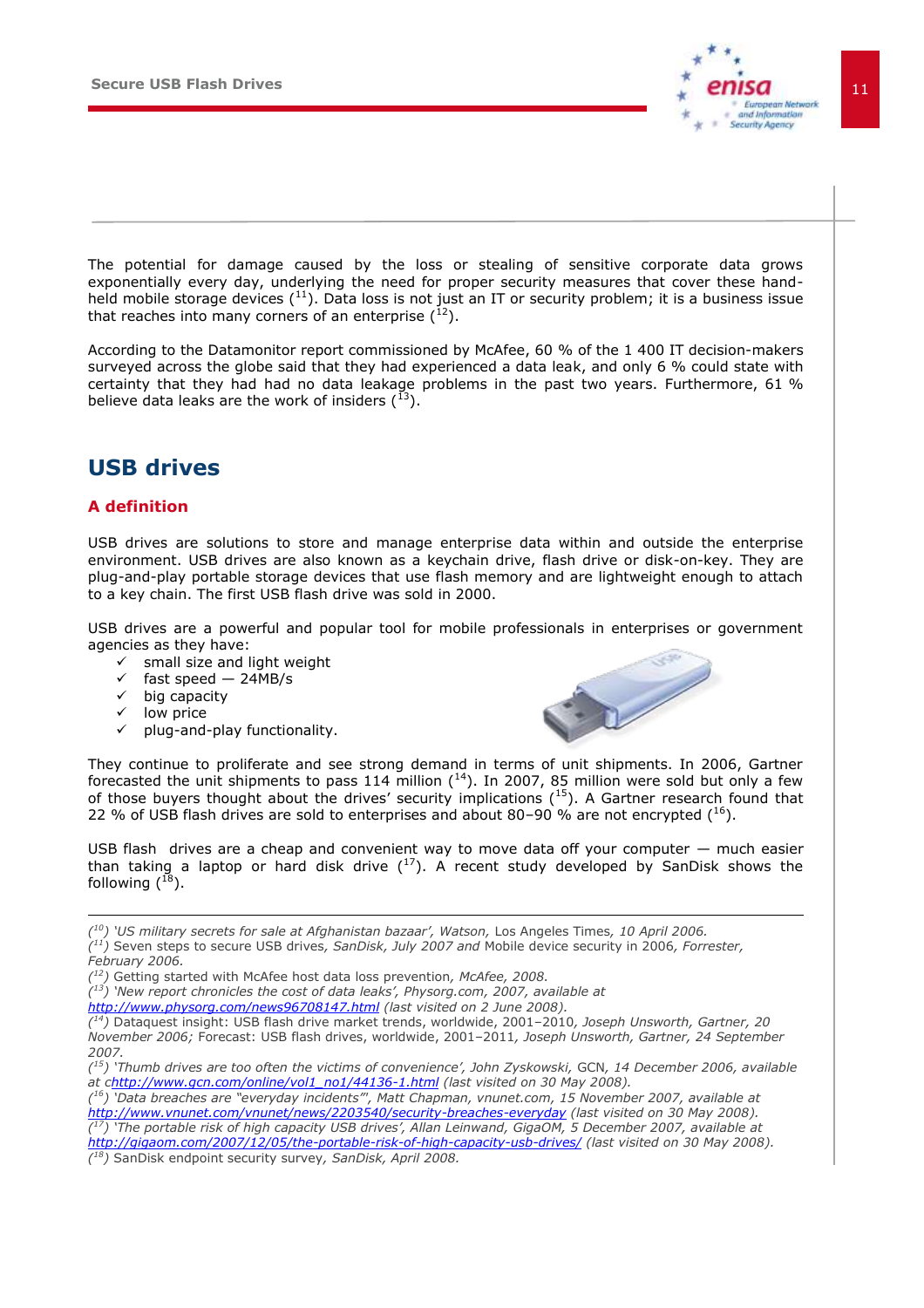

- The majority of corporate end-users (77 %) have used a personal USB flash drive for work-related purposes. They have reported that one out of five have little to no awareness about the risks involved with transporting corporate data on USB flash drives (21 %), revealing a significant potential for data loss.
- IT decision-makers anticipate that about 35 % of their workforce use personal USB flash drives to transport corporate data.
- About 41 % of IT decision-makers are not comfortable about the current level of USB flash drive usage in their organisation.





In a study conducted by the Ponemon Institute, it was found that more than half of employees report copying sensitive information to USB flash drives, even though 87 % of those companies had policies prohibiting the practice  $(^{19})$ . This factor underlines that employee knowledge on corporate policies on USB usage is very limited. If we look at the training on policies around USB flash drive usage offered by the enterprises, we are convinced that there is a clear correlation. The SanDisk study shows that employees are trained either once per year on policies around USB drive usage (33%); that they are trained more than once per year (24 %); that employees receive training only once when they join the company (22 %); that they are trained on demand (17 %); and that they never train employees (3 %) ( $^{20}$ ). It is therefore crucial to underscore that education and awareness of the risks while using USB flash drives have a powerful effect on employee behaviour, since they promote a secure use in their day-to-day work.

#### <span id="page-11-0"></span>**Among recent incidents**

The number of recent incidents goes on as USB flash drives get lost, misplaced, borrowed without permission or stolen ( $^{21}$ ). Below are reports of some of them ( $^{22}$ ).

- $\checkmark$  A misplaced USB flash drive found on a public computer was handed over to the Swedish armed forces. The drive contained two classified documents and was returned to the armed forces from an individual who discovered it at a public computer centre in Stockholm. An employee of the armed forces reported that the misplaced USB flash drive belonged to him. The drive contained both unclassified and classified information such as information regarding IED and mine threats in Afghanistan  $(^{23})$ .
- The UK National Health Service lost two unencrypted USB drives with patient record data of

 *( <sup>19</sup>)* Survey of US IT practitioners reveals data security policies not enforced*, Ponemon Institute and RedCannon Security, December 2007, available at [http://www.ponemon.org/press/RC\\_PonemonSurvey\\_FINAL.pdf](http://www.ponemon.org/press/RC_PonemonSurvey_FINAL.pdf) (last visited 2 June 2008).*

*<sup>(</sup> <sup>20</sup>)* SanDisk Endpoint Security Survey*, SanDisk, April 2008.*

*<sup>(</sup> <sup>21</sup>)* DataTraveler Secure and DataTraveler Secure — Privacy Edition White Paper*, Kingston Technology, Rev. 2.0, June 2007.*

*<sup>(</sup> <sup>22</sup>) To read more on recent security incidents, please refer to "Educational security incidents (ESI) — Sometimes the free flow of information is unintentional", available at [http://www.adamdodge.com/esi/month/2008/01;](http://www.adamdodge.com/esi/month/2008/01) "Privacy and identity theft", Dave Jevans, IronKey, available at <http://blog.ironkey.com/?cat=9&paged=2> (last visited on 20 May 2008); and "Thumb drives are too often the victims of convenience", John Zyskowski, GCN, 14 December 2006, available at [http://www.gcn.com/online/vol1\\_no1/44136-1.html](http://www.gcn.com/online/vol1_no1/44136-1.html) (last visited on 30 May 2008);*  Plugging the leaks: best practices in endpoint security*, SanDisk, 2008.*

*<sup>(</sup> <sup>23</sup>) "Privacy and identity theft"*, *Dave Jevans, IronKey, available at<http://blog.ironkey.com/?cat=9&paged=2> (last visited on 20 May 2008).*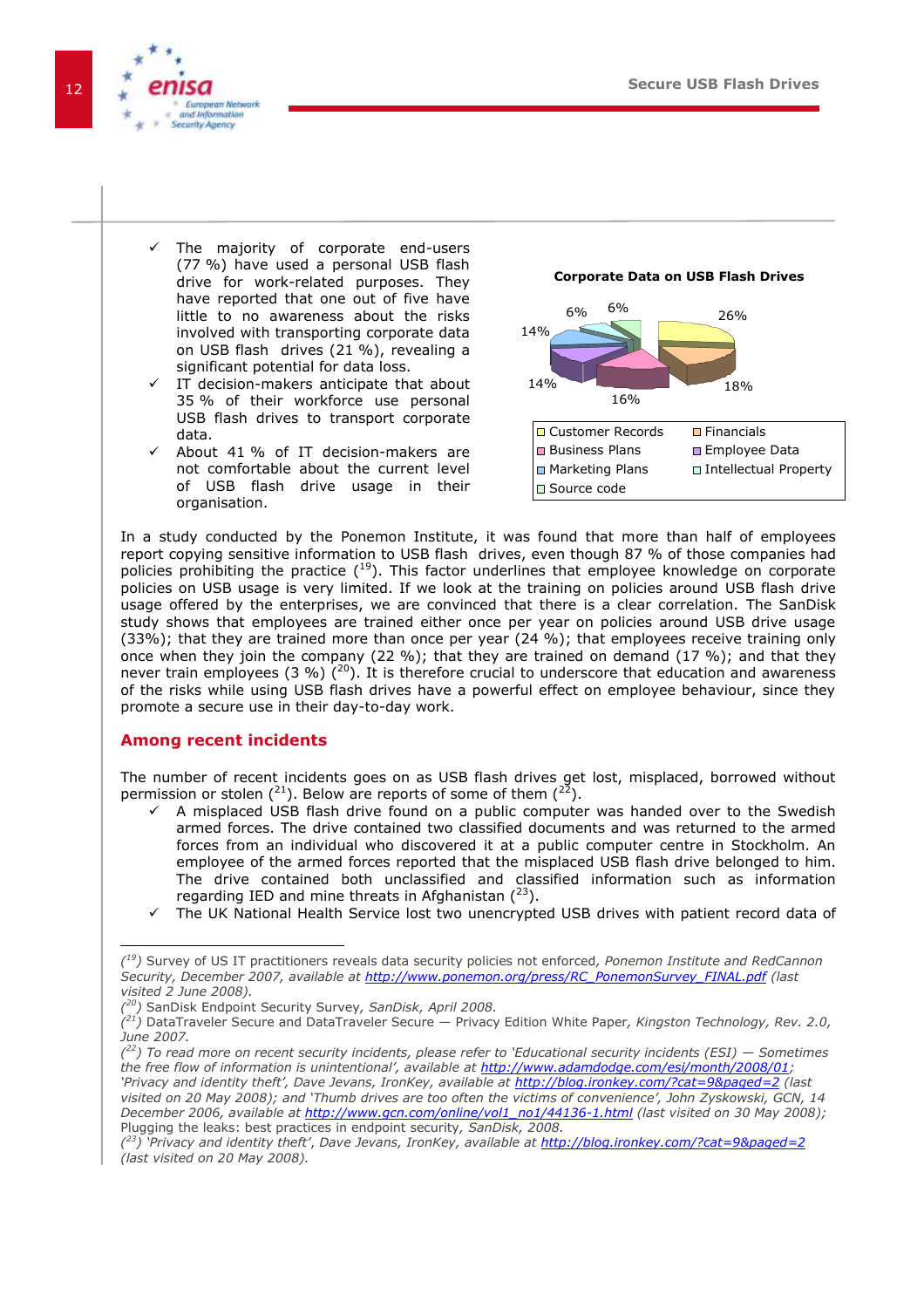-



148 patients. This followed on the heels of the UK Revenue & Customs service which lost an unencrypted CD-ROM with 25 million taxpayers' information on it  $(^{24})$ .

- A loss of a USB flash drive containing hospital files of the Prince of Wales Hospital (PWH) Hong Kong took place in early May 2008. The stored files were mainly general working documents with personal data of patients, including name, ID number and laboratory test items. It has been estimated that around 10 000 records were involved  $(^{25})$ .
- A USB flash drive with information on about 8 000 Texas A&M University Corpus Christi students was lost by a mathematics professor while on holiday in Madagascar. The USB flash drive held social security numbers and other information for students of all classifications and majors enrolled during the spring, summer and fall of 2006. The drive was owned by Department of Mathematics Chairman who took it with him on a two-week holiday and discovered it was missing as he was packing to go home  $(^{26})$ ,
- USB flash drives with US Army classified military information was up for sale at a bazaar outside Bagram, Afghanistan. The drives also included deployment rosters and other documents that identified nearly 700 US service members and their social security numbers, information that identity thieves could use to open credit card accounts in soldiers' names  $(2^7)$ .
- About 13 000 employees at Pfizer Inc., including about 5 000 from Connecticut, had their personal information compromised when a company laptop and USB flash drive were stolen. The data breach, which occurred on 12 May 2008, was the second this year affecting Pfizer Inc. employees and the sixth made public in a one-year span dating back to May 2007. More than 65 000 data-breach notifications have been sent out by Pfizer over the past year, including more than 10 000 to employees from Connecticut. The company said that no social security numbers were on the laptop, but names, home addresses, home telephone numbers, employee ID numbers, positions and salaries were possibly compromised. Other information possibly lost included the department employees worked in, the Pfizer site where the employees worked, the name of employees, managers and descriptions of their jobs  $(^{28})$ .
- A laptop computer containing the personal information of about 8 000 students was stolen from a Spring ISD employee's car. A testing coordinator's car was broken into when she made a quick stop on her way home from work. The car burglars made off with her school laptop and an external USB flash drive. The USB flash drive contained students' social security numbers, personal information, schools those students attend, as well as their grade level and birthdates. The drive also contained the Texas Assessment of Knowledge and Skills test results  $(^{29})$ .
- The personal information of 6 500 current and former University of Kentucky students, including names, grades and social security numbers, was reported stolen 26 May 2006 after the theft of a professor's USB flash drive. The drive has not been recovered, and the university is re-evaluating its use of USB flash drives  $(^{30})$ .
- $\checkmark$  In October 2005, Wilcox Memorial Hospital in Lihue, Hawaii, informed 120 000 current and

*( <sup>26</sup>) "TAMU Corpus Christi prof loses flash drive with 8 000 student records", Paul McCloskey,* Campus Technology*, 18 August 2007, available at<http://campustechnology.com/articles/48635> (last visited on 30 May 2008).*

*<sup>(</sup> <sup>24</sup>) "Privacy and identity theft"*, *Dave Jevans, IronKey, available at<http://blog.ironkey.com/?cat=9&paged=2> (last visited on 20 May 2008).* 

*<sup>(</sup> <sup>25</sup>) "Prince of Wales Hospital announced an incident of loss of USB flash drive containing hospital files", Press releases, 6 May 2008, available at<http://www.info.gov.hk/gia/general/200805/06/P200805060232.htm> (last visited on 30 May 2008).*

*<sup>(</sup> <sup>27</sup>) "Afghan market sells US military flash drives", Paul Watson,* Los Angeles Times*, 18 April 2006, available at <http://www.veteransforcommonsense.org/ArticleID/7120> (last visited on 28 May 2008).*

*<sup>(</sup> <sup>28</sup>) "Another laptop stolen from Pfizer, employee information compromised", Lee Howard, 12 May 2008, available at<http://attrition.org/dataloss/2008/05/pfizer01.html> (last visited on 30 May 2008).* 

*<sup>(</sup> <sup>29</sup>) "Spring students' info at risk after laptop theft", KHOU.com staff report, 16 May, 2008, available at <http://attrition.org/dataloss/2008/05/spring01.html> (last visited on 30 May 2008).*

*<sup>(</sup> <sup>30</sup>) "Small drives cause big problems", Jon Swartz ,* USA Today*, 16 August 2006, available at* 

*[http://www.usatoday.com/tech/news/computersecurity/2006-08-15-thumbdrives-stolen\\_x.htm](http://www.usatoday.com/tech/news/computersecurity/2006-08-15-thumbdrives-stolen_x.htm) (last visited on 27 May 2008).*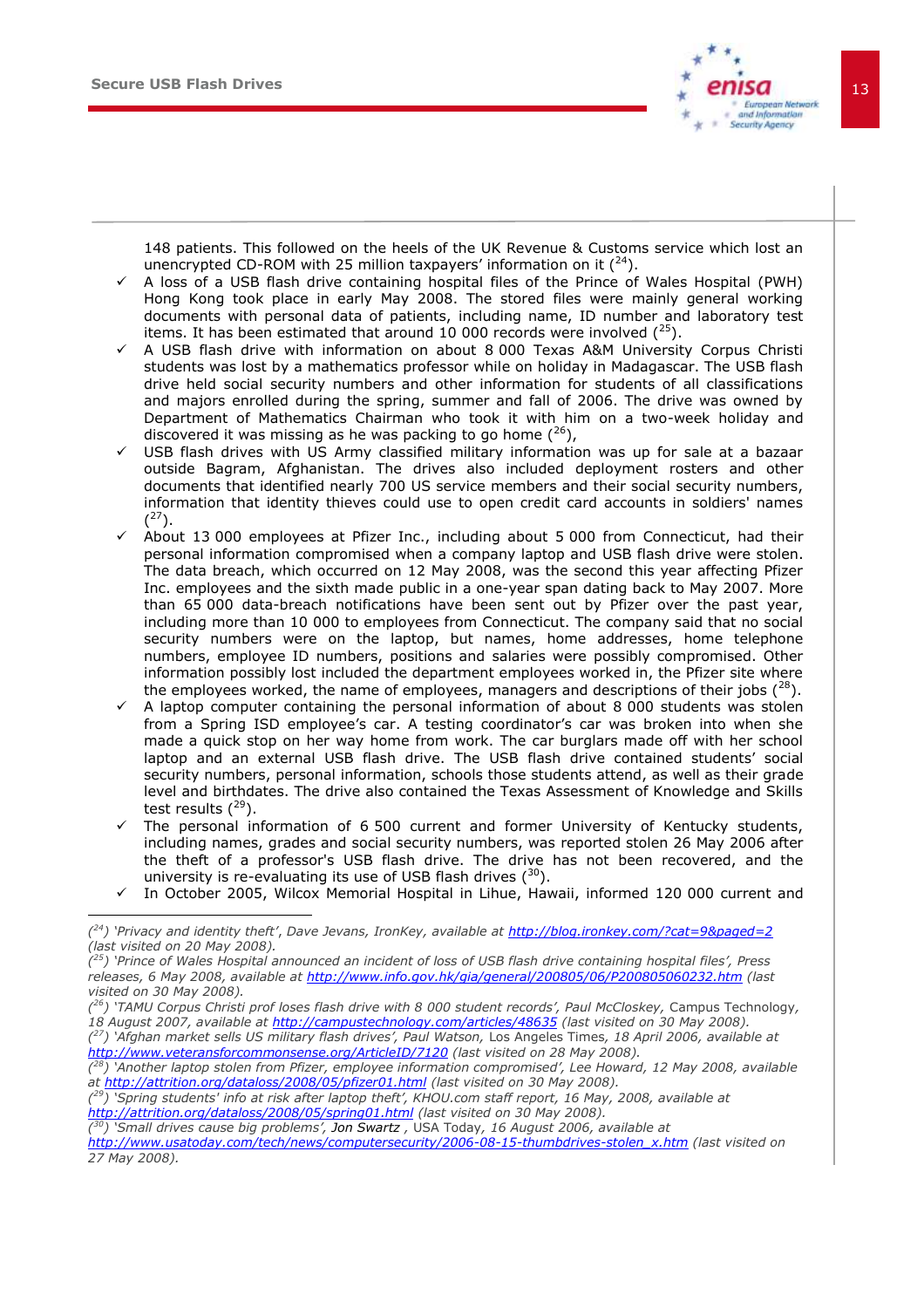

<span id="page-13-0"></span>former patients that a USB flash drive containing their personal information (names, addresses, social security numbers and identifying medical record numbers) had been lost. It has yet to be recovered. The drives, in use only a few months, have been barred. Though these incidents were different, the cause of each was the same: an insufficient awareness of the risks related to the use of USB flash drives while transporting sensitive data and a non-rigorous endpoint security policy. **Major dangers for USB drives**  The uncontrolled use of USB drives is a major danger since it represents an unquantifiable yet significant threat to information confidentiality. Thus the following should be taken into consideration for securing USB drives assets.  $\checkmark$  Storage: USB flash drives are usually put in bags, backpacks, laptop cases, jackets, trouser pockets or are left on unattended workstations. Usage: corporate data are stored on personal non-secure drives and move constantly. As USB drives gain wider acceptance among IT departments in organisations, the likelihood of security breaches and data loss increases. Many enterprises have strict management policies toward USB drives, and some companies ban them outright to minimise risk. Software solutions may help minimise risk by allowing corporations to record the interactions between the drive and the PC or server and record them in a centralised database  $(^{31})$ .  $\checkmark$  Costs: the average cost per breach ranges from less than USD 100 000 to about USD 2.5 million  $(^{32})$ . Type of documents which are stored: public, internal, confidential, restricted and protected documents. According to the different industry sectors (bank, insurance etc.) The information which may be stored is different. Corporate end users most frequently copy customer data (25 %), followed by financial information (17 %), business plans (15 %), employee data (13 %), marketing plans (13 %), intellectual property (6 %), and source code  $(6 \%)$   $(^{33})$ . **Type of documents** *Public information: available to everyone Internal information: moves freely between the organisation Confidential information: moves between specific departments and/or business unit under a non-disclosure agreement (NDA) Restricted information: shared between selected employees of the enterprise Protected information: secured at all costs.* 

*( <sup>32</sup>)* SanDisk Endpoint Security Survey*, SanDisk, April 2008.*

*<sup>(</sup> <sup>31</sup>)* USB flash drive market trends, worldwide, 2001–2010*, Joseph Unsworth, November 2006, Gartner.*

*<sup>(</sup> <sup>33</sup>)* SanDisk Endpoint Security Survey*, SanDisk, April 2008.*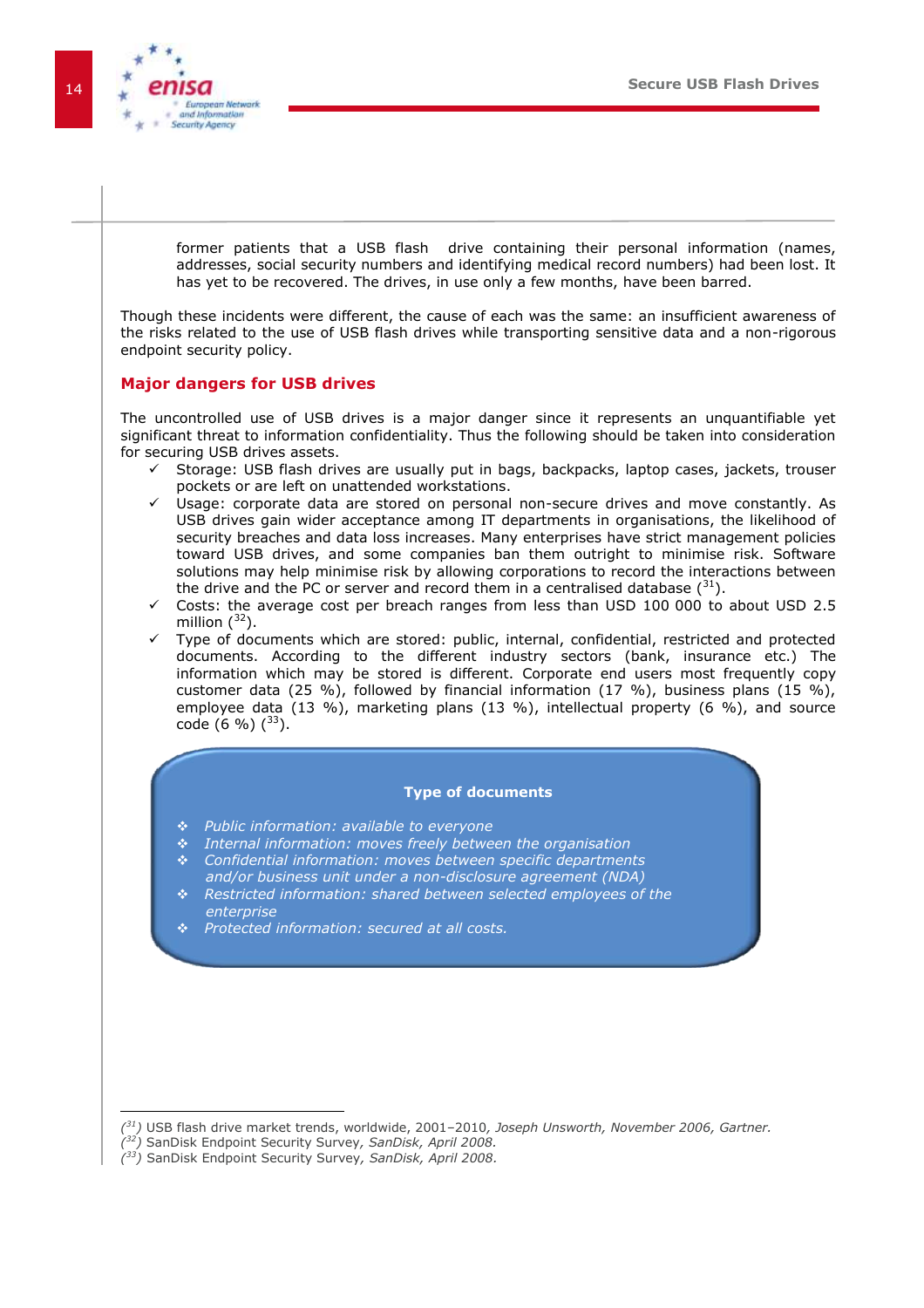

#### <span id="page-14-0"></span>**Enterprise concerns**

The following are some of the major enterprise concerns related to the use of USB flash drives  $(^{34})$ .

- Data leakage: to limit data leakage, organisations should regulate the use of USB drives, eventually allowing the use of company-authorised USB flash drives only  $(^{35})$ .
- Regulatory and security standards compliance challenges: having enterprises take care of secure USB flash drives usage will help in complying with the three aspects of security (i.e. confidentiality, availability and integrity) and some security standards and/or compliance framework (e.g. Sarbanes-Oxley, PCI data security standards etc.);



 $\checkmark$  Lost data and support costs: security policy could help enterprises recuperate stolen or lost data which occur even when security measures are in place, decreasing the costs of ownership and support.

### <span id="page-14-1"></span>**Security implications**

When enterprise information is stored on personal and nonsecure USB flash drives, employees put their employer at risk both when they are inside or outside the company building. But the level of risk and threat which may occur is higher when sensitive information leaves the company as data may fall more easily into the wrong hands  $(^{36})$ .

USB flash drives are a major security concern as more are lost or stolen. A survey, sponsored by the security firm Vontu, shows that more than half of the 484 tech professionals polled said that USB drives contain confidential information that is unprotected. At least one USB flash drive with data is lost at work each month, according to 20 % of those polled. Organisations are struggling to



find out where the data is and where it is going. Furthermore, in most cases, employees do not report if USB flash drives go missing. An employee can download USD 25 million worth of

*<sup>(</sup> <sup>34</sup>)* Seven steps to secure USB drives*, SanDisk, July 2007.*

*<sup>(</sup> <sup>35</sup>)* USB flash drive protection*, Ron LaPedis, SanDisk, Disk Encryption Forum, 13 February 2007.* 

*<sup>(</sup> <sup>36</sup>)* Getting started with McAfee host data loss prevention*, McAfeee, 2008.*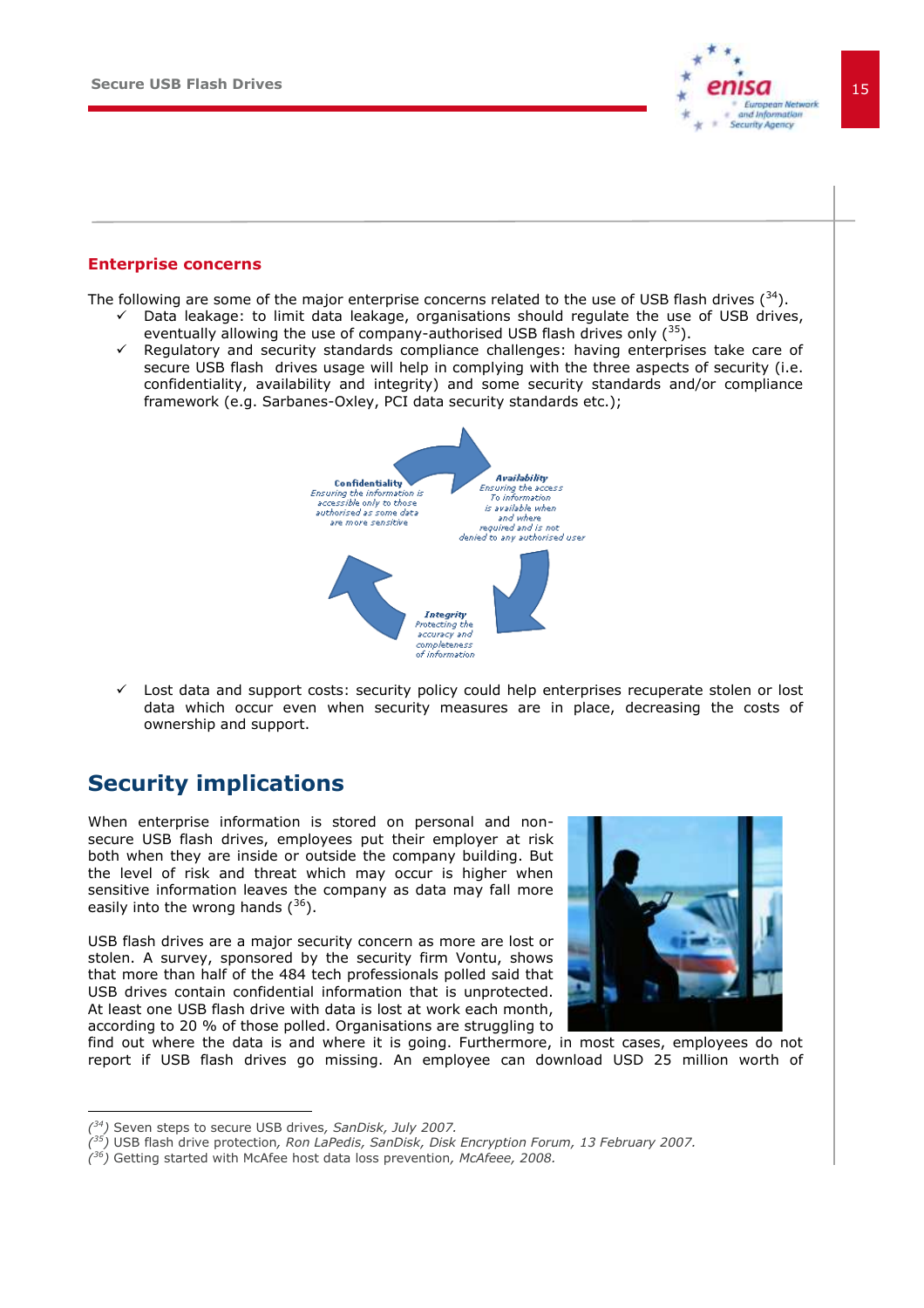

information on a USB which can be bought for just USD 25  $(^{37})$ .

- The security implications from personal storage devices can be classified as follows  $(^{38})$ :
	- $\checkmark$  data exposure due to device loss, theft or un-accurate usage;<br> $\checkmark$  unauthorised data extraction:
	- unauthorised data extraction;
	- $\checkmark$  introduction of malicious code.

### <span id="page-15-0"></span>**Risks and threats**

Looking at the use of non-secure personal USB drives and the consequence of transferring and transporting corporate data, the number of risks and threats is almost infinite. The following can be identified.

- $\checkmark$  Data leakage ( $39$ ): it is not possible to estimate the effects of valuable data leaking out of an organisation, but the problem is growing.
- Information loss: USB drives going missing or forgotten somewhere. It is most likely that other people seeing information (e.g. customer and/or employee data), eventually marked as confidential, keep the data for personal use and eventually reformat the device for personal use. This can possibly result in legal liability.
- $\checkmark$  Information confidentiality: when information falls into the wrong hands, the enterprise suffers a much greater loss than simply the replacement of the cost of the drive.
- $\checkmark$  Information integrity: when content is changed.
- $\checkmark$  Corruption of data: if the USB flash drive is closed to magnetic fields and/or is uncleanly dismounted. Usually the OS will attempt to handle unexpected disconnects as best it can, so corruption will not occur.
- $\checkmark$  Data security: smuggling information out of the enterprise.
- $\checkmark$  Damage to company business/reputation/image: when a USB drive is stolen and used to damage the business/reputation/image of the company.
- Market leadership loss.
- $\checkmark$  Virus transmissions/worms (40): when files are transmitted between two machines there is a risk that viral code or some other malware will be transmitted. In April 2008, a batch of HP USB drives was shipped with a virus.
- $\checkmark$  Spyware (<sup>41</sup>): when the host computer is compromised by spyware and other threats. In this case, the software-based security used in most consumer USB flash drives with password protection is less reliable than the hardware-based encryption because software-based protection relies on the host computer to perform security operations;
- Software vulnerabilities  $(^{42})$ .
- $\checkmark$  Fraud/deception:
	- extortion;

l

- identity theft;
- theft of intellectual property, trade secrets, proprietary information.

*<sup>(</sup> <sup>37</sup>) "Small drives cause big problems", Jon Swartz ,* USA Today*, 16 August 2006, available at [http://www.usatoday.com/tech/news/computersecurity/2006-08-15-thumbdrives-stolen\\_x.htm](http://www.usatoday.com/tech/news/computersecurity/2006-08-15-thumbdrives-stolen_x.htm) (last visited on 27 May 2008).*

*<sup>(</sup> <sup>38</sup>)* Seven steps to secure USB drives*, SanDisk, July 2007.*

*<sup>(</sup> <sup>39</sup>)* Understanding data leakage*, Jay Heiser, Gartner, 21 August 2007; "Data-leak security proves to be too hard to use", Infoworld.com, available at [http://www.infoworld.com/article/08/03/06/10NF-data-loss-prevention](http://www.infoworld.com/article/08/03/06/10NF-data-loss-prevention-problem_1.html)[problem\\_1.html](http://www.infoworld.com/article/08/03/06/10NF-data-loss-prevention-problem_1.html) (last visited on 2 June 2008).*

*<sup>(</sup> <sup>40</sup>) Viruses/worms have been identified as one of the top three security threats by IT decision-makers within the*  SanDisk Endpoint Security Survey, SanDisk, April 2008. See as well McAfee®VirusScan® USB — proven security that protects your USB drive against viruses*, McAfee, 2006, available at* 

*[http://download.mcafee.com/products/manuals/en-us/vsusb\\_datasheet\\_2007.pdf](http://download.mcafee.com/products/manuals/en-us/vsusb_datasheet_2007.pdf) (last visited on 30 May 2008). ( <sup>41</sup>) Spyware has been identified as one of the top three security threats by IT decision-makers within the*  SanDisk Endpoint Security Survey*, SanDisk, April 2008.*

*<sup>(</sup> <sup>42</sup>) Software vulnerabilities have been identified as one of the top three security threats by IT decision-makers within the* SanDisk Endpoint Security Survey*, SanDisk, April 2008. See as well* New attacks: device vulnerabilities stand out*, Avivah Litan, Don Dixon, Greg Young, Gartner, 21 June 2005.*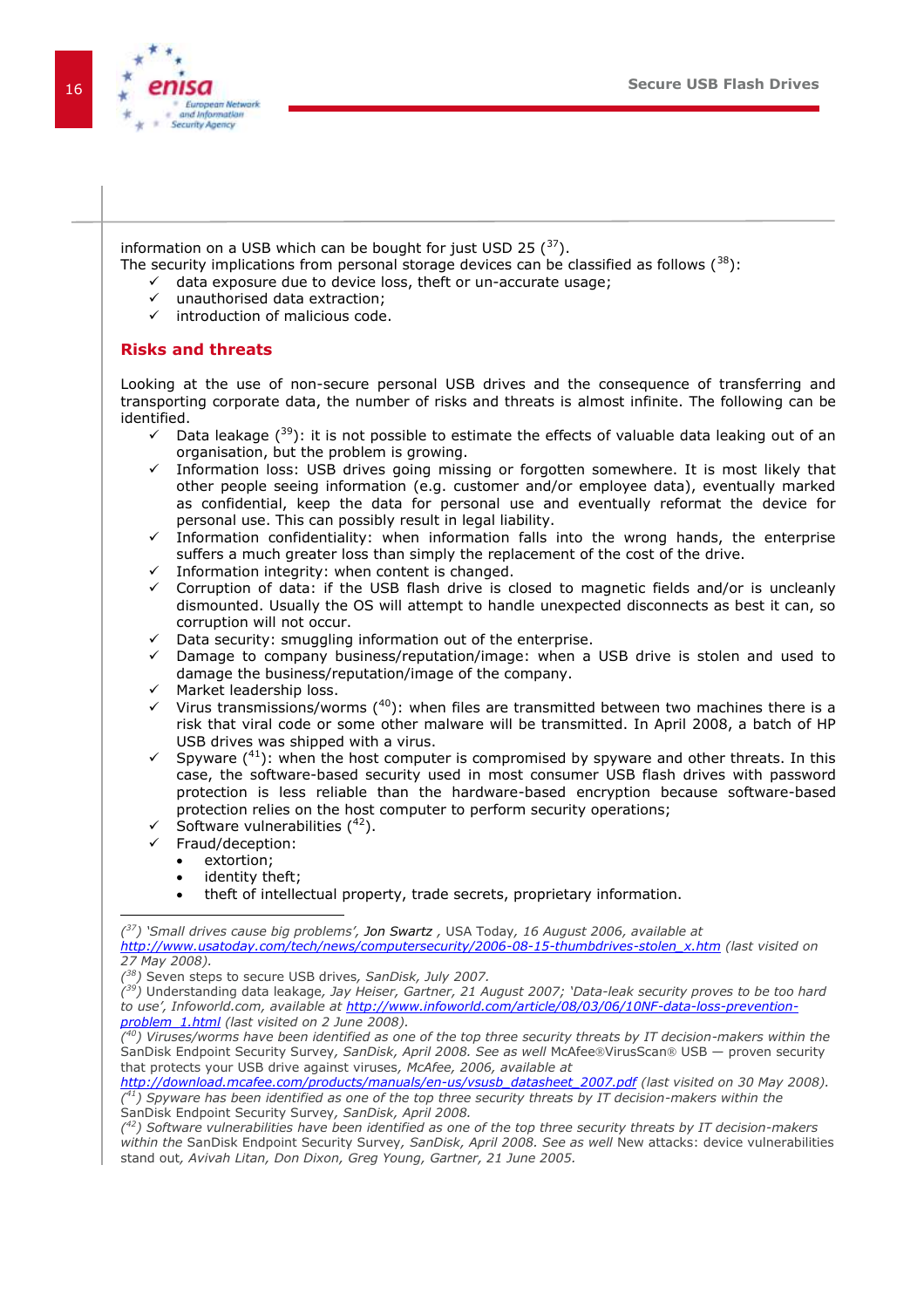

# **Guidelines for good practice**

**Secure USB Flash Drives** 17







![](_page_16_Picture_5.jpeg)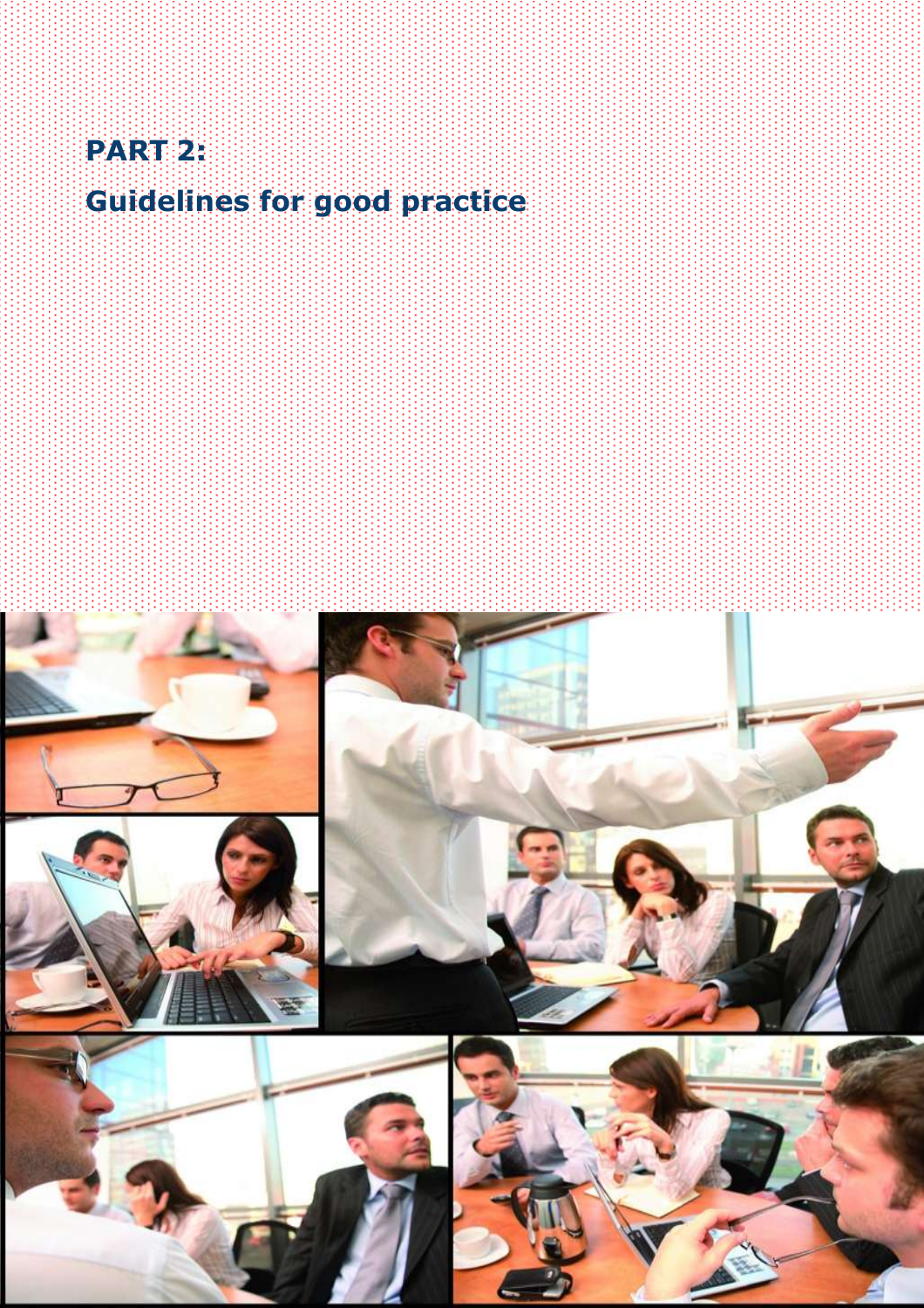![](_page_17_Picture_1.jpeg)

### <span id="page-17-0"></span>**Our guidelines**

Based on the data gathered and their analysis, this document provides good practice guidelines that can help readers and their organisations mitigate risks while dealing with USB security matters.

The good practice guidelines comprise of three components:

- $\checkmark$  recommendations;
- possible software and hardware solutions;
- a checklist.

![](_page_17_Figure_8.jpeg)

#### <span id="page-17-1"></span>**Recommendations and possible software and hardware solutions**

There are a number of recommendations and software and hardware solutions to ensure the secure use of USB flash drives.

- Implement a risk assessment methodology to ensure the correct controls to minimise risks throughout the lifecycle of the devices  $(^{43})$ . A risk assessment will allow for understanding in detail the risks related to the use of USB flash drives and costs providing the basis to develop a strategy for closing these gaps  $(^{44})$ ;
- $\checkmark$  Implement security policies/guidelines around the use of USB drives and storing of corporate data on to a personal USB flash drive. Most measures are reactive, launched in response to a data loss incident. A recent survey shows that 67 % of organisations have implemented or are implementing policies as a result of a data or security breach in their organisation  $(^{45})$ . Implement security policies before any data/security breach happens. Develop a company security policy which has every employee signing an agreement for not connecting their personal USB drive to the network and transport data. Eventually allow the use of corporate

*<sup>(</sup> <sup>43</sup>)* Determine the appropriate level of ITAM controls for mobile assets*, Jack Heine, Gartner, 15 November 2005. ( <sup>44</sup>) To read more on risk management/risk assessment methods and tools see* 

*[http://www.enisa.europa.eu/rmra/rm\\_ra\\_methods.html](http://www.enisa.europa.eu/rmra/rm_ra_methods.html) and [http://www.enisa.europa.eu/rmra/rm\\_ra\\_tools.html](http://www.enisa.europa.eu/rmra/rm_ra_tools.html)  ( <sup>45</sup>)* SanDisk Endpoint Security Survey*, SanDisk, April 2008.*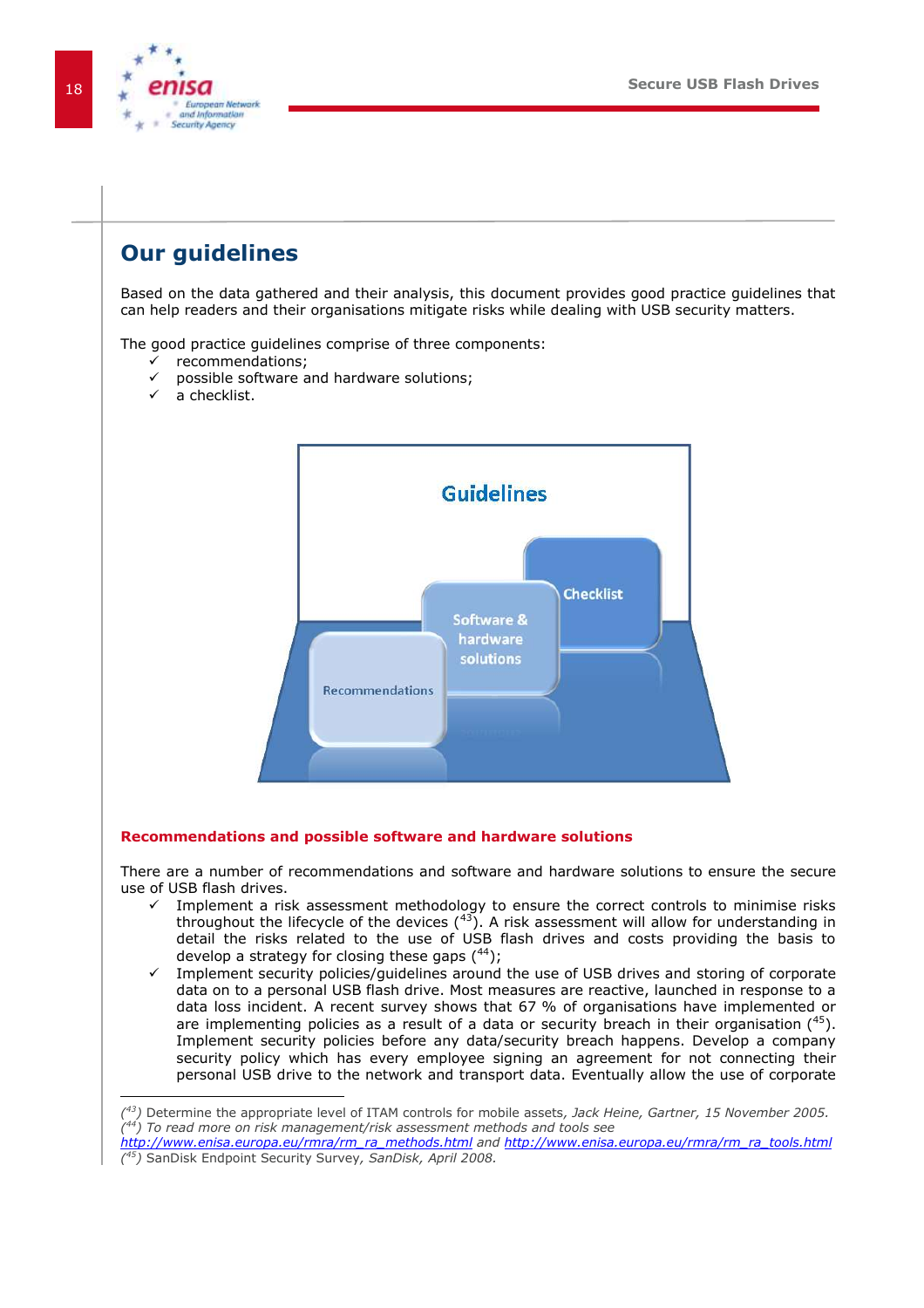![](_page_18_Picture_1.jpeg)

USB flash drives, specifying employee responsibilities and rules for safe use  $(^{46})$  and blocking devices that have no valid business use  $(47)$ . Thus define what types of hardware are allowed to access the network.

Corporate policies should be comprehensive but not so restrictive as to impede employee productivity. This is why many large organisations choose to monitor and log access to sensitive files rather than block them outright  $(^{48})$ . These rules will vary depending on the roles and responsibilities of each employee.

- Introduce a procedure to assess the loss and/or damage of a corporate asset, such as USB flash drive. Use forms to collect and analyse information from personnel involved as appropriate.
- Implement a centralised endpoint security policy through a dedicated solution. Deploying and managing portable storage devices across an organisation can be complex and expensive. A centralised management enables organisations to overcome these challenges by:
	- managing and eventually blocking ports encryption and identity management software will not make USB drives 100 % secure. Monitor every port on every workstation and lock out unauthorised devices. Furthermore, it is also possible to audit port and record what devices are in use or be set to allow only specific devices, such as encrypted drive issued to particular employees  $(^{49})$ ;
	- looking for a system that allows tracking offline usage of USB flash drives comparing mobile data files against the originals to determine if they have been opened, altered or copied to another device;
	- recovering user passwords centrally, using a challenge response mechanism;
	- managing the corporate USB flash drives centrally ;
	- demonstrating compliance with security standards;
	- protecting assets and brand by demonstrating that devices were encrypted at the time of loss or stolen with an extensive auditing;
- Audit and enforce policies: once policies are in place ensure that they are followed. The audits can range from the physical inspection of employee workstations (e.g. monitor the use of USB flash drive in your organisation eventually limiting the use of USB drives to company-authorised devices) to virtual audits using network-based applications that follow data as it moves though an organisation  $(50)$ . Simply establishing corporate policies without any means of enforcing the rules or detecting violations is useless  $(^{51})$ .
- Asset management: assess/identify all hardware and portable devices used to access the network. Eventually use software to identify every device that has ever been connected to the network. You will need this information to define your policies around the type of devices that can be used in the organisation, including USB flash drives, the employees who will allow using them and the type of protection required.
- $\checkmark$  Assess company's readiness for cases of loss of data if USB flash drives are lost or stolen.

*( <sup>47</sup>)* Getting started with McAfee host data loss prevention*, McAfeee, 2008.*

-

*( <sup>50</sup>) "Closed doors policy", Daniel Tynan,* FedTech Magazine*, August 2007, available at* 

*http://fedtechmagazine.com/article.asp?item\_id=352 (last visited on 30 May 2008).*

*( <sup>51</sup>)* Plugging the leaks: best practices in endpoint security*, SanDisk, 2008.* 

*<sup>(</sup> <sup>46</sup>)* Toolkit sample template: a sample employee agreement for the use of personal digital devices, *Jay Heiser, Gartner, 1 February 2008. SANS proposes a sample of a policy which control the use of mobile computing and storage devices, including flash drive. The policy sample is available at* 

*[http://www.sans.org/resources/policies/Remote\\_Access.doc](http://www.sans.org/resources/policies/Remote_Access.doc) (last visited on 30 May 2008).*

*<sup>(</sup> <sup>48</sup>) "Data-leak security proves to be too hard to use", Infoworld.com, available at [http://www.infoworld.com/article/08/03/06/10NF-data-loss-prevention-problem\\_1.html](http://www.infoworld.com/article/08/03/06/10NF-data-loss-prevention-problem_1.html) (last visited on 2 June 2008).*

*<sup>(</sup> <sup>49</sup>) "Closed doors policy", Daniel Tynan,* FedTech Magazine*, August 2007, available at* 

*http://fedtechmagazine.com/article.asp?item\_id=352 (last visited on 30 May 2008); "Thumb drives are too often the victims of convenience", John Zyskowski,* GCN*, 14 December 2006, available at* 

*[http://www.gcn.com/online/vol1\\_no1/44136-1.html](http://www.gcn.com/online/vol1_no1/44136-1.html) (last visited on 30 May 2008);* USB flash drive protection*, Ron LaPedis, SanDisk, Disk Encryption Forum, 13 February 2007.*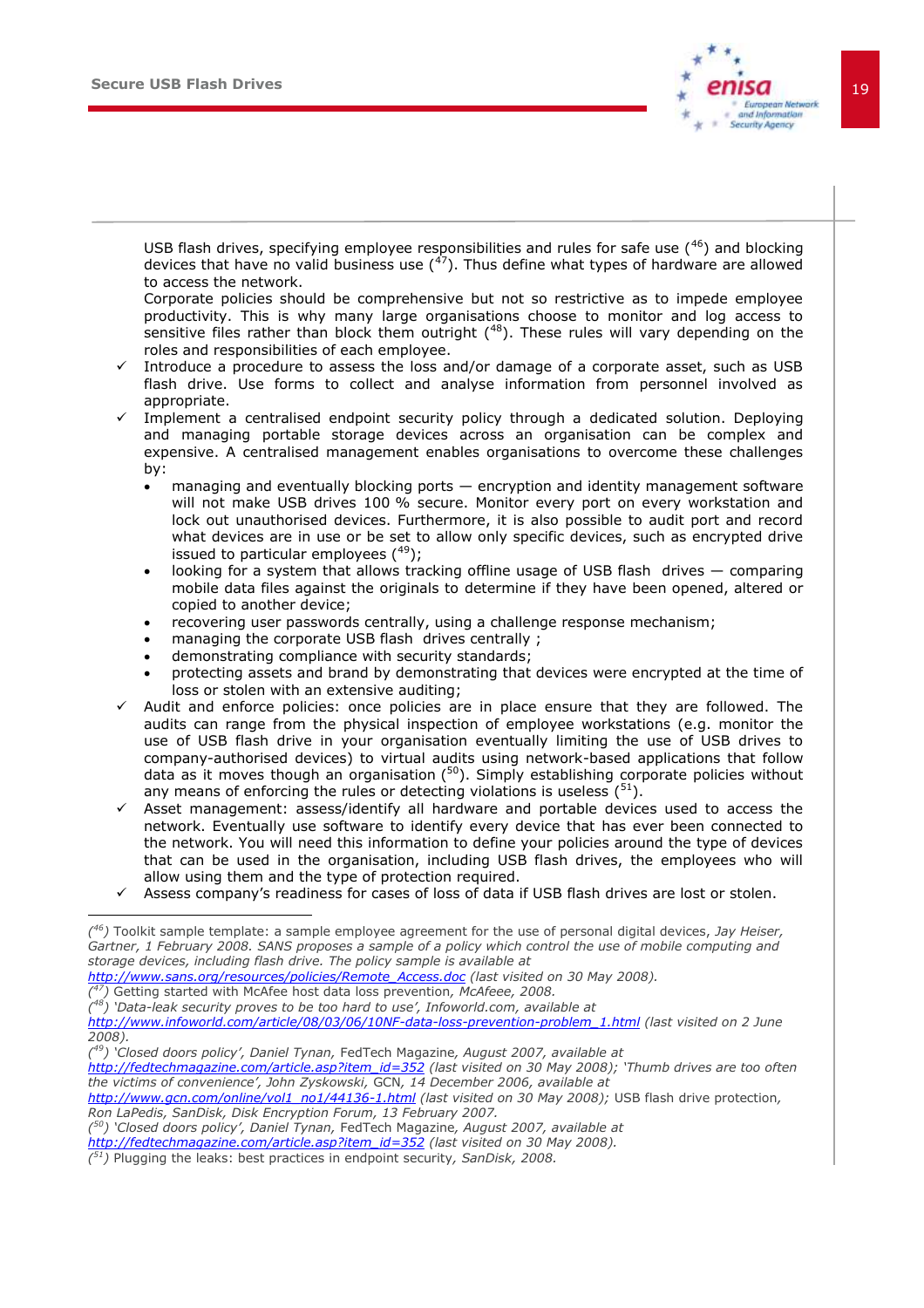![](_page_19_Figure_1.jpeg)

![](_page_19_Figure_2.jpeg)

*[http://www.gcn.com/online/vol1\\_no1/44136-1.html](http://www.gcn.com/online/vol1_no1/44136-1.html) (last visited on 30 May 2008);* Seven steps to secure USB drives*, SanDisk, July 2007* and Assessing the security of hardware-based vs. software-based encryption on USB flash drive, *SanDisk, May 2008.*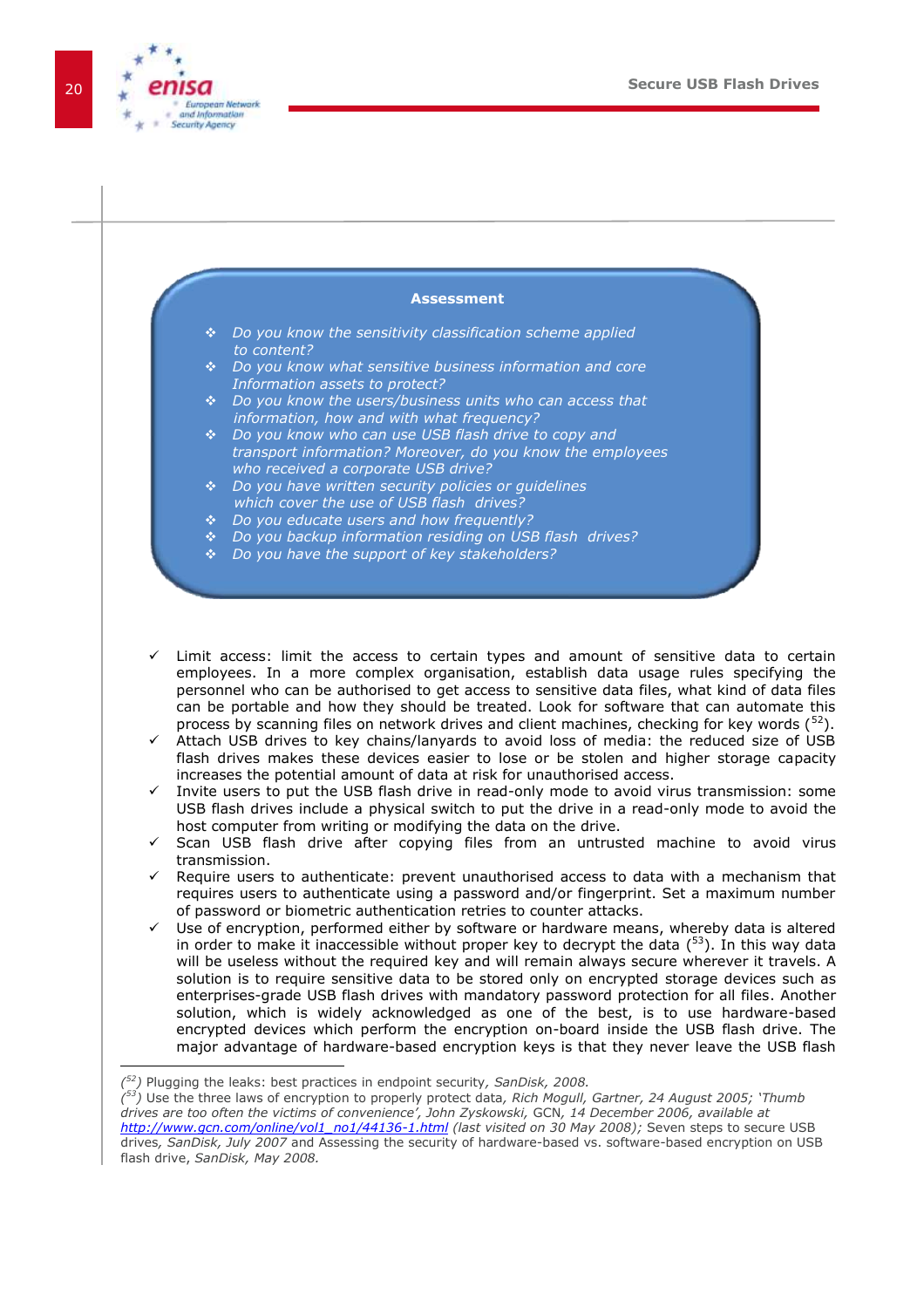-

![](_page_20_Picture_1.jpeg)

drives, are not susceptible to any outside attacks and virtually don't cause performance loss (<sup>54</sup>). Finally, encryption is a powerful security technology but is a tool which can be used. It should be used when data moves and access controls rights are not specific enough  $(^{55})$ . Evaluate third-party data encryption tools with appropriate defences for all high-risk systems, those that contain sensitive data or are likely to be stolen and use for corporate espionage  $(^{56})$ .

- Protect your infrastructure from malicious codes: use of antivirus protection to  $\binom{57}{1}$ :
	- stop viruses: block, clean and remove viruses and trojans from USB flash drive;
	- protect PCs: prevent your USB flash drive from acting as a carrier of viruses that can be transmitted when you plug into a PC.
- Backup information: be able to recover data residing on USB flash drives.
- Train your workforce: train employees on policies around technology usage to make them aware of the risk involved with storing and transporting corporate data on USB flash drives; explain how to avoid data leaks and remind them to report those that happen. Keep them informed of possible changes in policies and ensure they follow guidelines in their daily work. User education, awareness and acceptance are critical for the success of any security policy or implemented technical solution.
- Run a survey to check if users are familiar with their organisation's policies regarding USB flash drive usage.
- Start at the top: start with senior management and personnel who travel with sensitive data before moving on to the rest of the organisation. The best defence against data leaks is an educated workforce.
- Collect feedback to further fine-tune enforced solutions and policies for maximum accuracy and understand the patterns that increase the risk of data loss.

The table below summarises the recommendations and software and hardware solutions described above:

*<sup>(</sup> <sup>54</sup>)* Assessing the security of hardware-based vs. software-based encryption on USB flash drive, *SanDisk, May 2008.*

*<sup>(</sup> <sup>55</sup>)* Use the three laws of encryption to properly protect data*, Rich Mogull, Gartner, 24 August 2005 and* Prepare for DRAM threat to encrypted data storage*, John Girard, Ray Wagner, Eric Ouellet, Gartner, 25 February 2008. ( <sup>56</sup>) Cyber espionage now ranks third on the SANS Institute"s list of the top 10 cyber menaces for 2008. For more details see* Top 10 cyber menaces for 2008*, SANS Institute, available at<http://www.sans.org/2008menaces/> (lat visited on 2 June 2008).*

<sup>&</sup>lt;sup>(57</sup>) McAfee®VirusScan® USB — proven security that protects your USB drive against viruses, McAfee, 2006, *available at [http://download.mcafee.com/products/manuals/en-us/vsusb\\_datasheet\\_2007.pdf](http://download.mcafee.com/products/manuals/en-us/vsusb_datasheet_2007.pdf) (last visited on 30 May 2008).*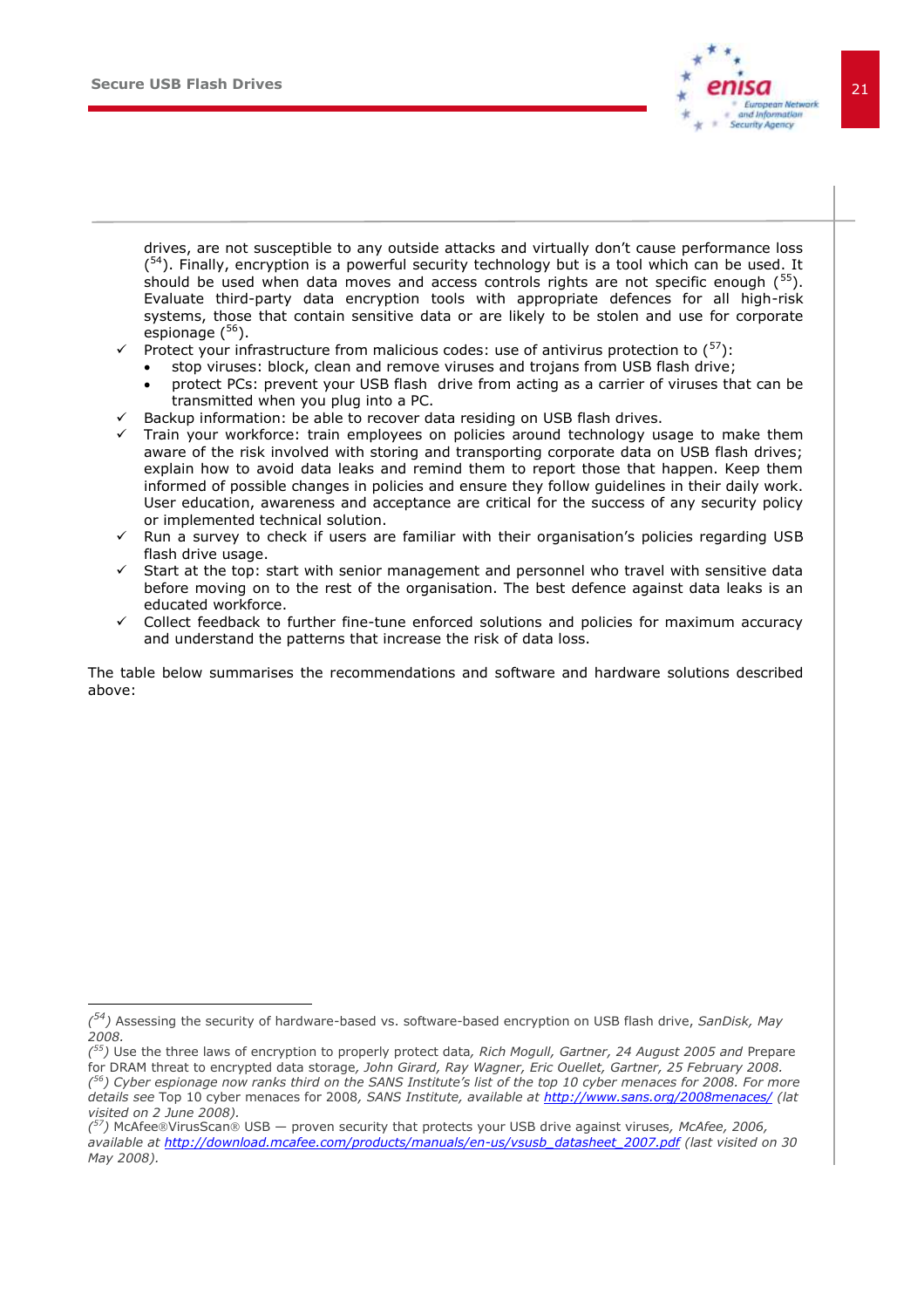![](_page_21_Picture_0.jpeg)

![](_page_21_Picture_1.jpeg)

![](_page_21_Picture_2.jpeg)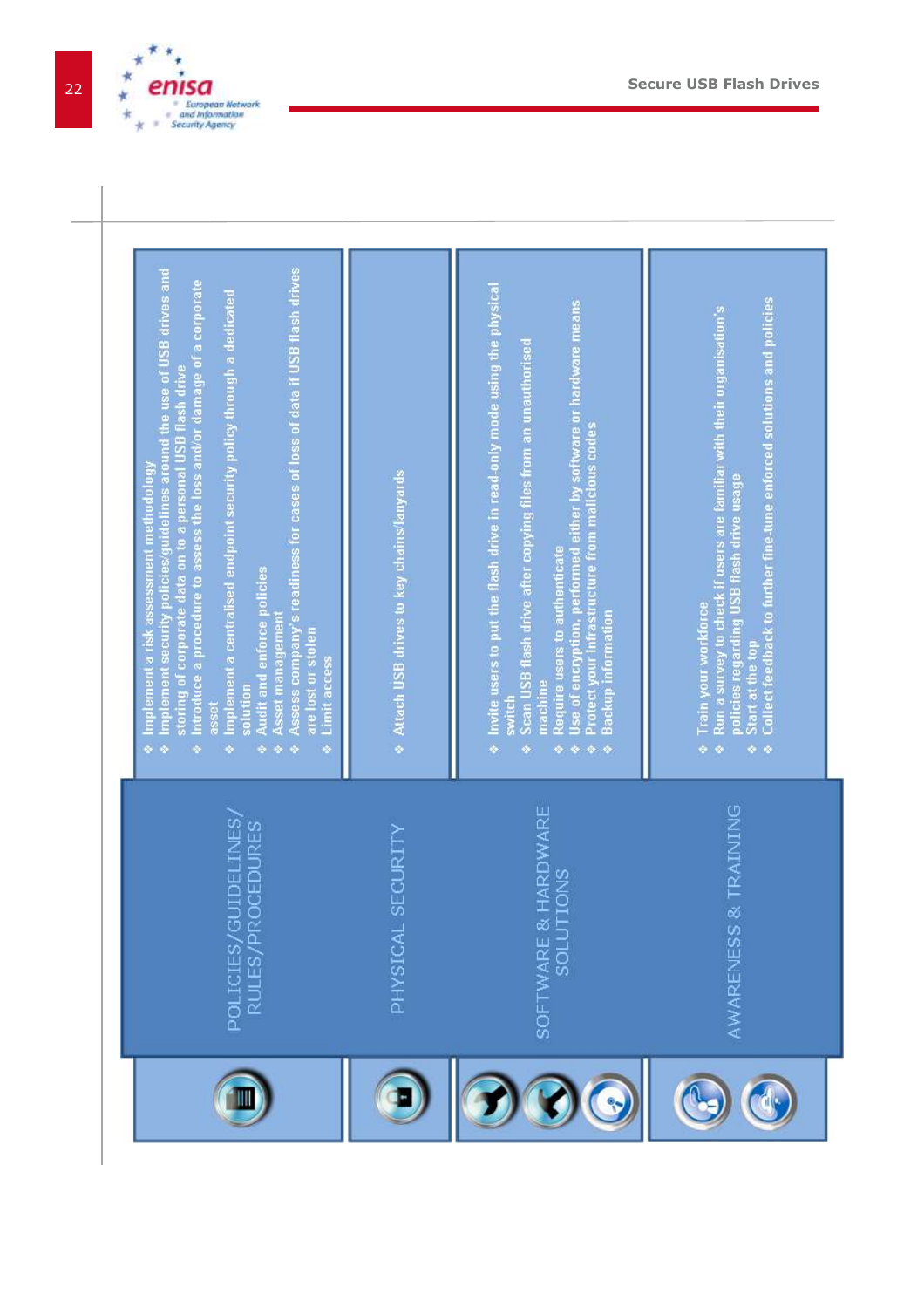![](_page_22_Picture_1.jpeg)

#### <span id="page-22-0"></span>**Checklist**

Checklist items can be used as guidance for the main steps to undertake when running any activity related to the secure usage of USB flash drives by an organisation. Once the enterprise has recognised the importance of protecting corporate data and classifies the data, the following main steps should be followed:

![](_page_22_Picture_4.jpeg)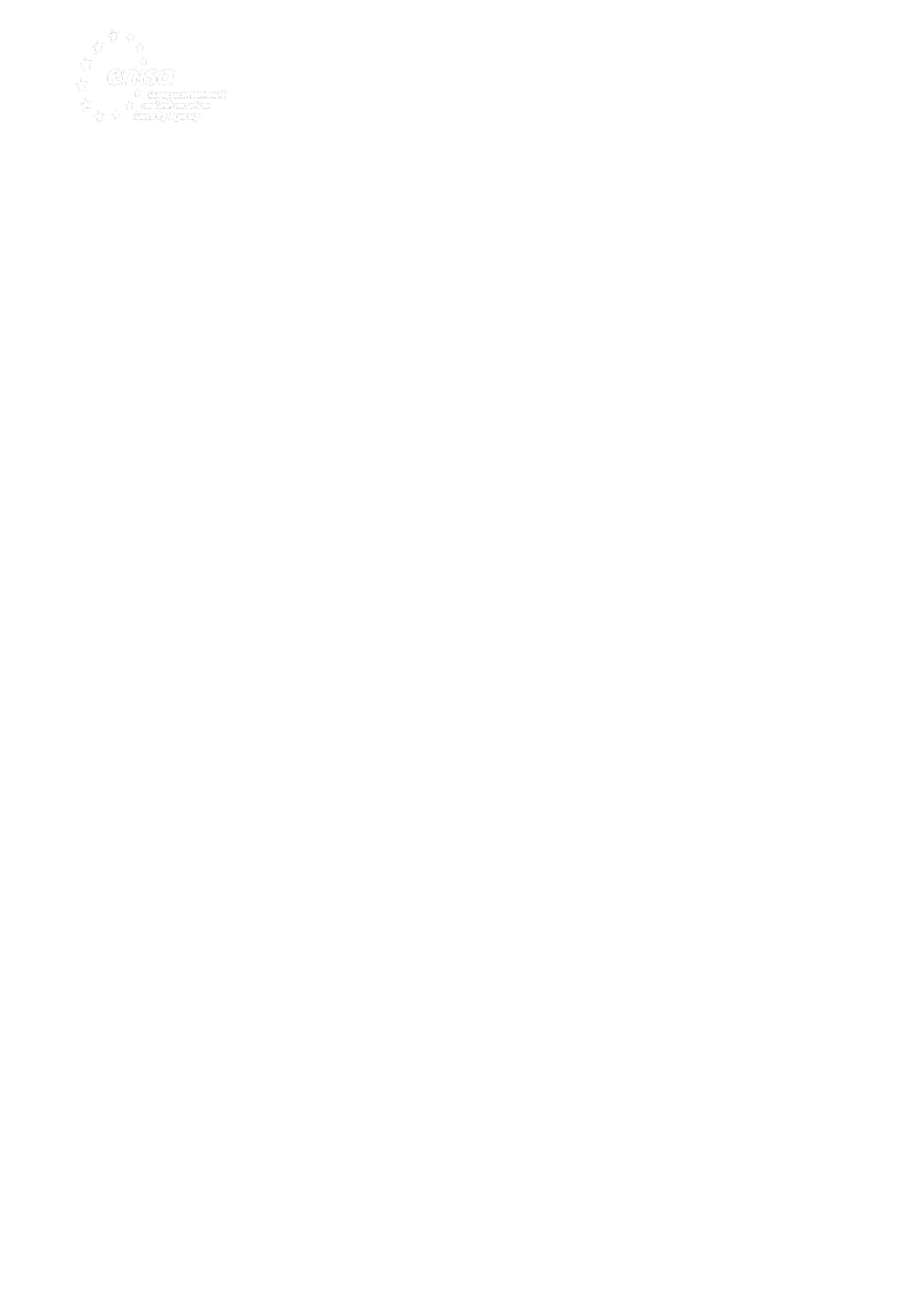![](_page_24_Picture_0.jpeg)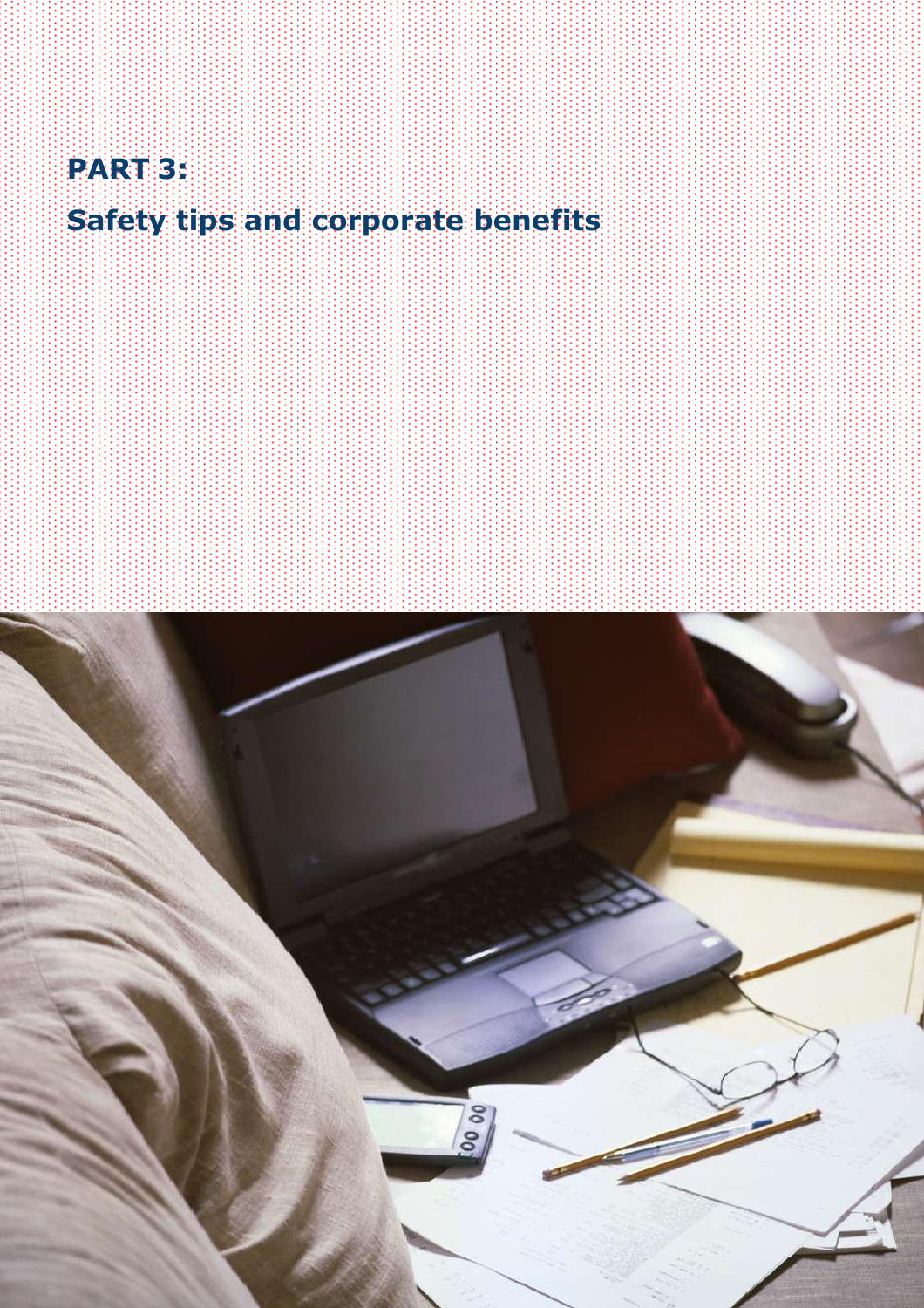![](_page_25_Picture_1.jpeg)

### <span id="page-25-0"></span>**Practical tips to prevent USB flash drive theft**

#### **Practical tips**

- *Ensure employees report cases of lost of stolen USB flash drives to the IT department*
- *Conduct a damage assessment for every USB flash drive that goes missing*
- *Establish how and where they went missing*
- *Review your policies/guidelines to ensure major sources of loss are covered*
- *Highlight potential risks associated with the innocent use of USB flash drives by employees and for other less legitimate purposes such as smuggling information out of the company*
- *Take special measures for business units/departments which are handling sensitive data*
- *Monitor and report incidents on a regular basis*
- *Train and send out reminders to employees*
- *Benchmark your performance against other similar enterprises*
- *Collect feedback to further fine-tune the enforced solutions*
- *and policies for maximum accuracy and understand the patterns that increase the risk of data loss*

### <span id="page-25-1"></span>**Benefits**

An overview of the many benefits linked to a secure use of USB flash drives will help and lead the enterprises to better decide about this matter. The following benefits were identified.

- $\checkmark$  Enhance and boost employee productivity through mobility and remote connectivity.
- $\checkmark$  Flexible and secure solutions will:
	- protect corporate assets,
	- reduce total cost of ownership,
	- prove that devices were encrypted when stolen or lost.
- $\checkmark$  Defend enterprises from data leakage.
- $\checkmark$  Enforce mandatory company-wide security policies.
- $\checkmark$  Sanitise any PC, anywhere. Allow connection to PC by authorised devices.
- $\checkmark$  Extend security policy beyond the perimeter:
	- track all activity on USB flash drives.
- $\checkmark$  Comply with the three pillars or classifications of information security  $-$  confidentiality, availability and integrity — and security standards.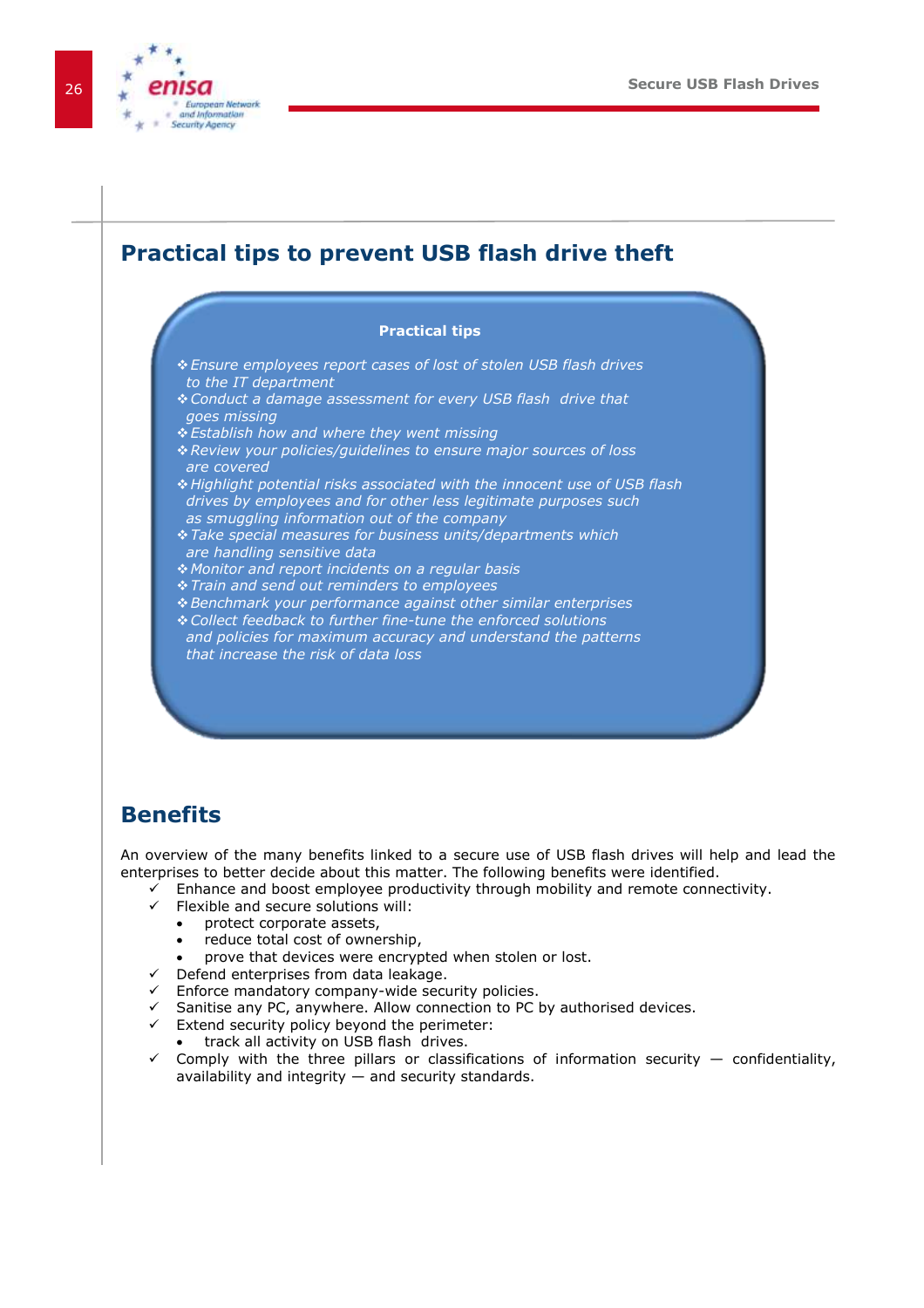![](_page_26_Picture_1.jpeg)

### **Conclusions**

<span id="page-26-0"></span>In today's organisations, sensitive data is stored and accessed on a variety of mobile devices, including USB flash drives. The storage capacity, size, low price and plug-and-play functionality are some of the reasons why their use has increased enormously. USB flash drives are often handling corporate information, such as financial information, forms, employee documents and customer data. These mobile devices remain largely unprotected and uncontrolled by IT departments, leaving business susceptible to consequences which may be devastating such as lost reputation, jobs and profits.

Loss of company information is the result of employee ignorance about the risks associated with the use of USB flash drives or their willingness to skirt policies in order to work more productively. Thus most of the actions are not intentional or malicious but accidental and unintended.

Although there is increasing awareness of the risks and costs related to the insecure usage of USB flash drives, there is still a significant amount of work to do. It is therefore crucial that IT asset managers prepare themselves and their organisations to regulate, manage and audit the use of USB flash drives as ensuring the ability to secure information on the network and the opportunity to manage data which enter and leave the company environment is key for any organisation regardless of its size and maturity.

With the increased number of portable devices used in business, with employees travelling and taking work home, a secure use of USB flash drives and awareness of the related risks should be an integral part of the organisation's overall security strategy.

ENISA hopes this paper will provide enterprises with a valuable tool to overcome obstacles within their organisations.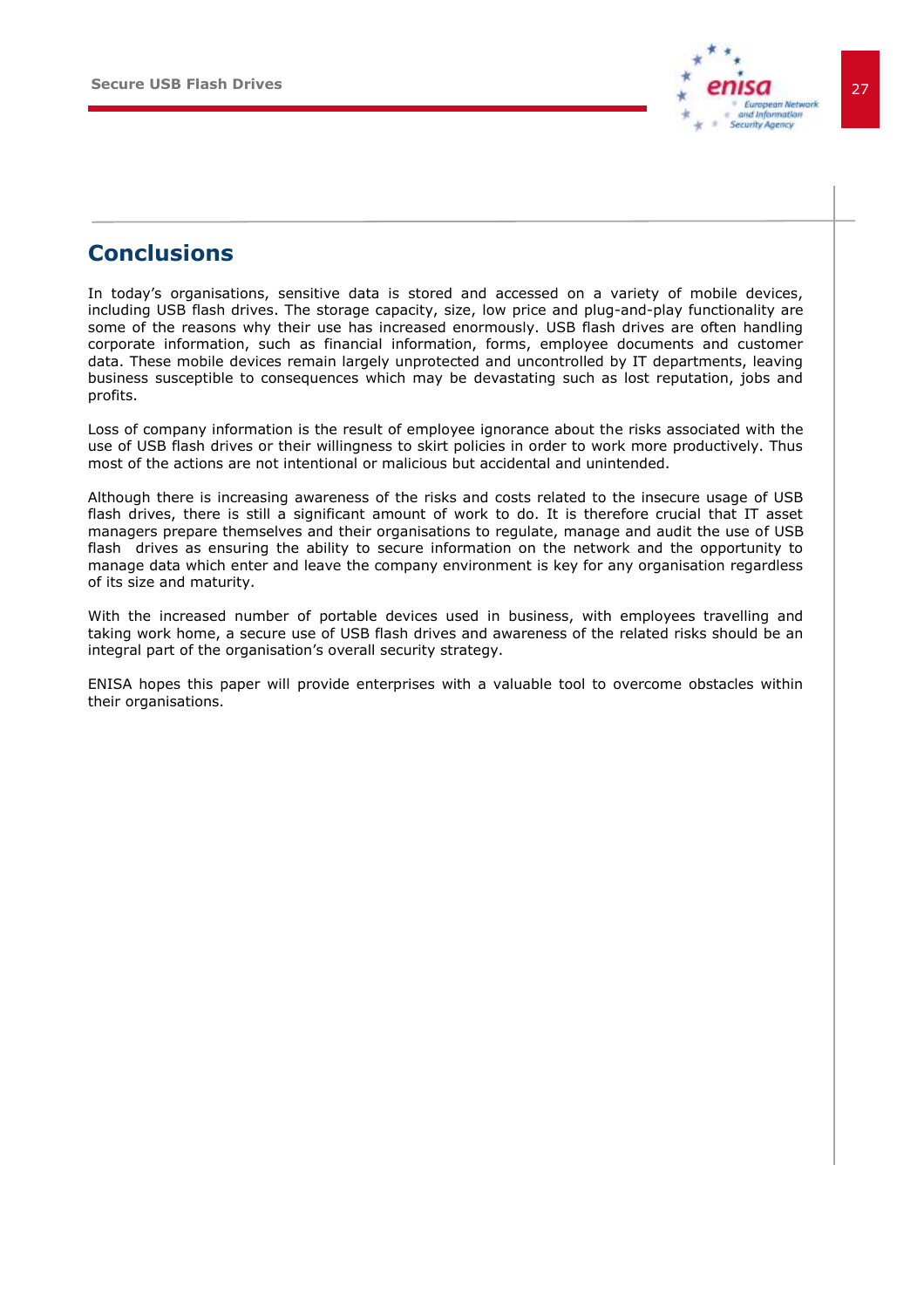![](_page_27_Picture_1.jpeg)

### <span id="page-27-0"></span>**References and sources for further reading**

A users' guide: how to raise information security awareness, *ENISA, June 2006*.

*"Afghan market sells US military flash drives", Paul Watson,* Los Angeles Times*, 18 April 2006, available at<http://www.veteransforcommonsense.org/ArticleID/7120> (last visited on 28 May 2008).*

'Analysis of USB flash drives in a virtual environment', Derek Bem and Ewa Huebner, Small Scale Digital Device Forensics Journal*, Vol. 1, No 1, June 2007.*

*"Another laptop stolen from Pfizer, employee information compromised", Lee Howard, 12 May 2008, available at<http://attrition.org/dataloss/2008/05/pfizer01.html> (last visited on 30 May 2008).* 

*"Closed doors policy", Daniel Tynan,* FedTech Magazine*, August 2007, available at http://fedtechmagazine.com/article.asp?item\_id=352 (last visited on 30 May 2008).*

'*Data breaches are "everyday incidents"", Matt Chapman, vnunet.com, 15 Nov 2007, available at <http://www.vnunet.com/vnunet/news/2203540/security-breaches-everyday> (last visited on 30 May 2008).*

*'*Data-leak security proves to be too hard to use', Infoworld.com, available at *[http://www.infoworld.com/article/08/03/06/10NF-data-loss-prevention-problem\\_1.html](http://www.infoworld.com/article/08/03/06/10NF-data-loss-prevention-problem_1.html) (last visited on 2 June 2008).*

Dataquest insight: USB flash drive market trends, worldwide, 2001–2010*, Joseph Unsworth, Gartner, 20 November 2006.*

DataTraveler for Enterprise*, Kingston, 2008, available at [http://www.kingston.com/flash/DataTravelers\\_enterprise.asp](http://www.kingston.com/flash/DataTravelers_enterprise.asp) (last visited on 30 May 2008).* 

DataTraveler Secure *and* DataTraveler Secure — Privacy Edition White Paper*, Kingston Technology, Rev. 2.0, June 2007.*

Determine the appropriate level of ITAM controls for mobile assets*, Jack Heine, Gartner, 15 November 2005.*

*"Disc listing foreign criminals lost for year",* The Times*, 20 February 2008*.

Educational security incidents (ESI) — Sometimes the free flow of information is unintentional*, available at<http://www.adamdodge.com/esi/month/2008/01>*

Forecast: USB flash drives, worldwide, 2001–2011, Joseph Unsworth, *Gartner, 24 September 2007.*

Getting started with McAfee host data loss prevention*, McAfee, 2008.*

Magic quadrant for mobile data protection, 2007*, John Girard, Ray Wagner, Gartner.*

McAfee Encrypted USB — data sheet*, McAfee.*

McAfee<sup>®</sup> VirusScan<sup>®</sup> USB — proven security that protects your USB drive against viruses, McAfee, *2006, available at [http://download.mcafee.com/products/manuals/en-us/vsusb\\_datasheet\\_2007.pdf](http://download.mcafee.com/products/manuals/en-us/vsusb_datasheet_2007.pdf) (last visited on 30 May 2008).*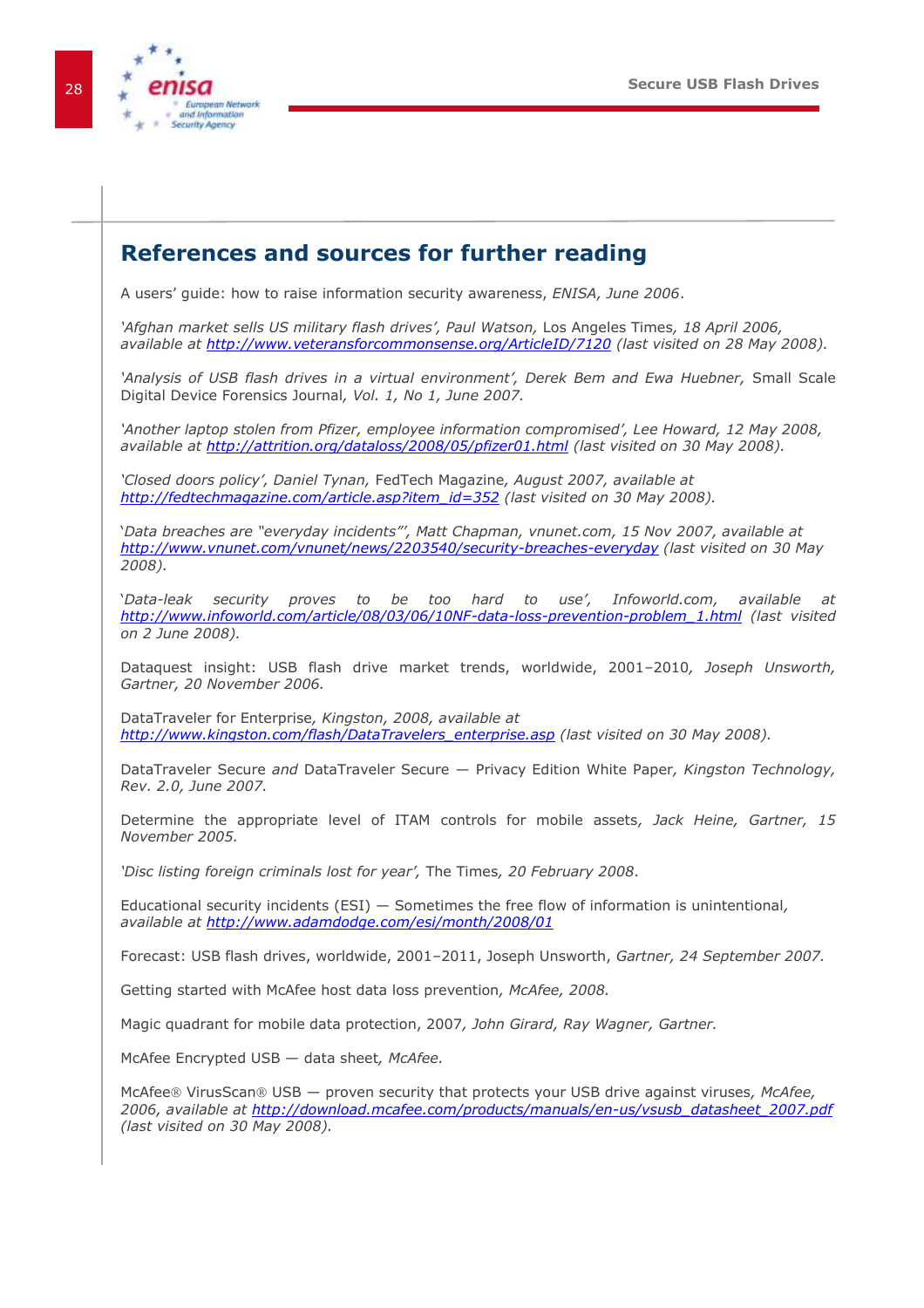![](_page_28_Picture_1.jpeg)

New attacks: device vulnerabilities stand out*, Avivah Litan, Don Dixon, Greg Young, Gartner, 21 June 2005.*

*"New report chronicles the cost of data leaks", Physorg.com, 2007, available at <http://www.physorg.com/news96708147.html> (last visited on 2 June 2008).*

Plugging the leaks: best practices in endpoint security*, SanDisk, 2008.* 

Prepare for DRAM threat to encrypted data storage*, John Girard, Ray Wagner, Eric Ouellet, Gartner, 25 February 2008.*

*"Prince of Wales Hospital announced an incident of loss of USB flash drive containing hospital files", press releases, 6 May 2008, available at <http://www.info.gov.hk/gia/general/200805/06/P200805060232.htm> (last visited on 30 May 2008).*

*Privacy and identity theft", Dave Jevans, IronKey, available at <http://blog.ironkey.com/?cat=9&paged=2> (last visited on 20 May 2008).*

Plugging the leaks: best practices in endpoint security*, SanDisk, 2008.*

SanDisk Endpoint Security Survey*, SanDisk, April 2008.*

Seven steps to secure USB drives*, SanDisk, July 2007.*

*"Small drives cause big problems", Jon Swartz ,* USA Today*, 16 August 2006, available at [http://www.usatoday.com/tech/news/computersecurity/2006-08-15-thumbdrives-stolen\\_x.htm](http://www.usatoday.com/tech/news/computersecurity/2006-08-15-thumbdrives-stolen_x.htm) (last visited on 27 May 2008).*

*"Spring students' info at risk after laptop theft", KHOU.com staff report, 16 May 2008, available at <http://attrition.org/dataloss/2008/05/spring01.html> (last visited on 30 May 2008).*

Survey of US IT practitioners reveals data security policies not enforced*, Ponemon Institute and RedCannon Security, December 2007, available at [http://www.ponemon.org/press/RC\\_PonemonSurvey\\_FINAL.pdf](http://www.ponemon.org/press/RC_PonemonSurvey_FINAL.pdf) (last visited 2 June 2008).*

*"TAMU Corpus Christi prof loses flash drive with 8 000 student records", Paul McCloskey,* Campus Technology*, 18 August 2007, available at<http://campustechnology.com/articles/48635> (last visited on 30 May 2008).*

The portable risk of high capacity USB drives*, Allan Leinwand, GigaOM, 5 December 2007, available at<http://gigaom.com/2007/12/05/the-portable-risk-of-high-capacity-usb-drives/> (last visited on 30 May 2008).*

*"Thumb drives are too often the victims of convenience", John Zyskowski,* GCN*, 14 December 2006, available at [http://www.gcn.com/online/vol1\\_no1/44136-1.html](http://www.gcn.com/online/vol1_no1/44136-1.html) (last visited on 30 May 2008).*

*Timetable of missing data blunders",* The Times*, 20 February 2008.*

Toolkit sample template: a sample employee agreement for the use of personal digital devices, *Jay Heiser, Gartner, 1 February 2008.*

Top 10 Cyber menaces for 2008*, SANS Institute, available at<http://www.sans.org/2008menaces/> (last visited on 2 June 2008).*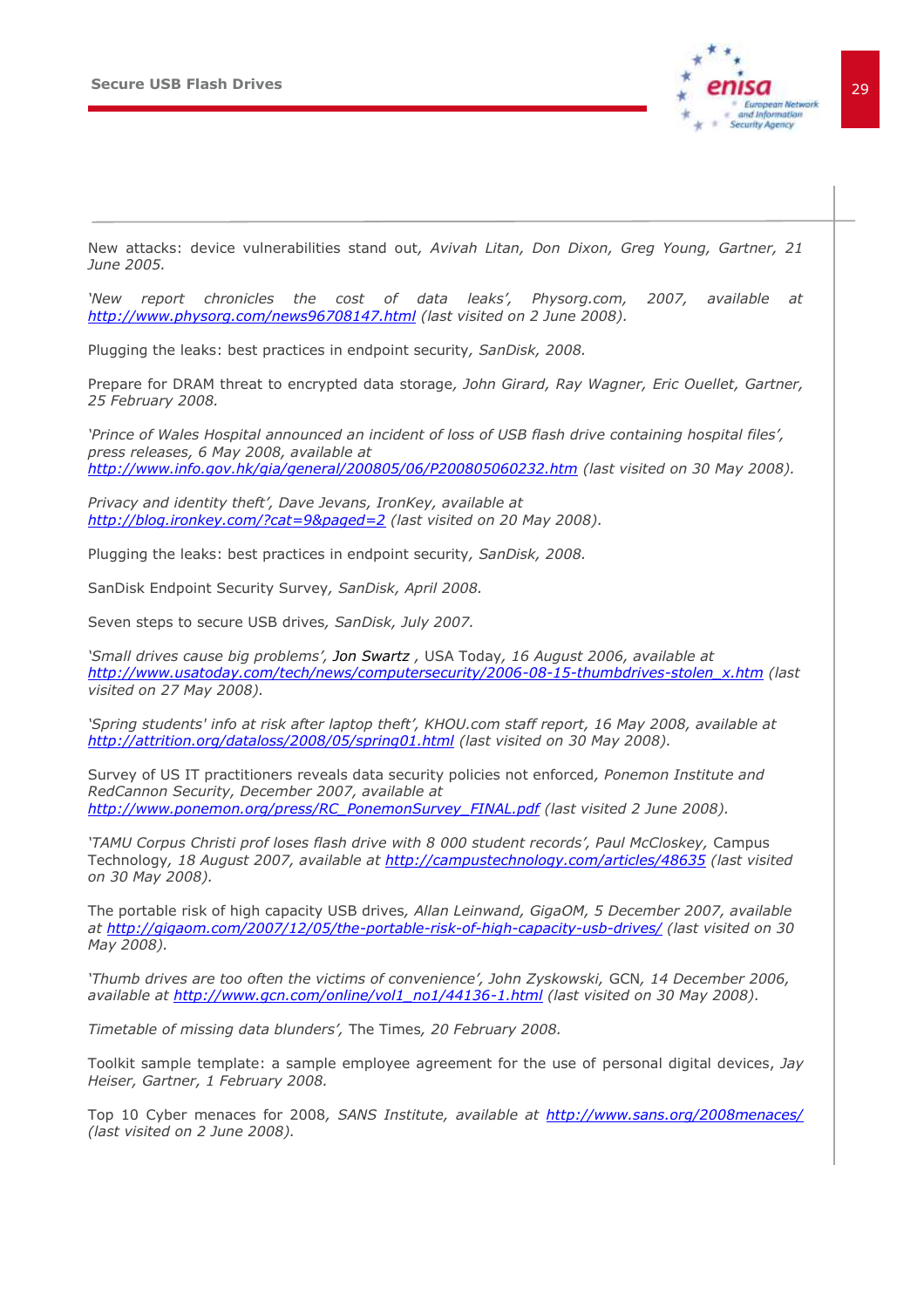![](_page_29_Picture_1.jpeg)

Understanding data leakage, Jay Heiser, *Gartner, 21 August 2007.*

*"US military secrets for sale at Afghanistan bazaar", Watson,* Los Angeles Times*, 10 April 2006.* 

USB flash drive market trends, Worldwide, 2001–2010*, Joseph Unsworth, Gartner, November 2006.*

USB flash drive protection*, Ron LaPedis, SanDisk, Disk Encryption Forum, 13 February 2007.* 

Use the three laws of encryption to properly protect data, Rich Mogull, *Gartner, 24 August 2005.*

*[http://www.enisa.europa.eu/rmra/rm\\_ra\\_methods.html](http://www.enisa.europa.eu/rmra/rm_ra_methods.html)*

*[http://www.enisa.europa.eu/rmra/rm\\_ra\\_tools.html](http://www.enisa.europa.eu/rmra/rm_ra_tools.html)*

Assessing the security of hardware-based vs. software-based encryption on USB flash drive*, SanDisk, May 2008.*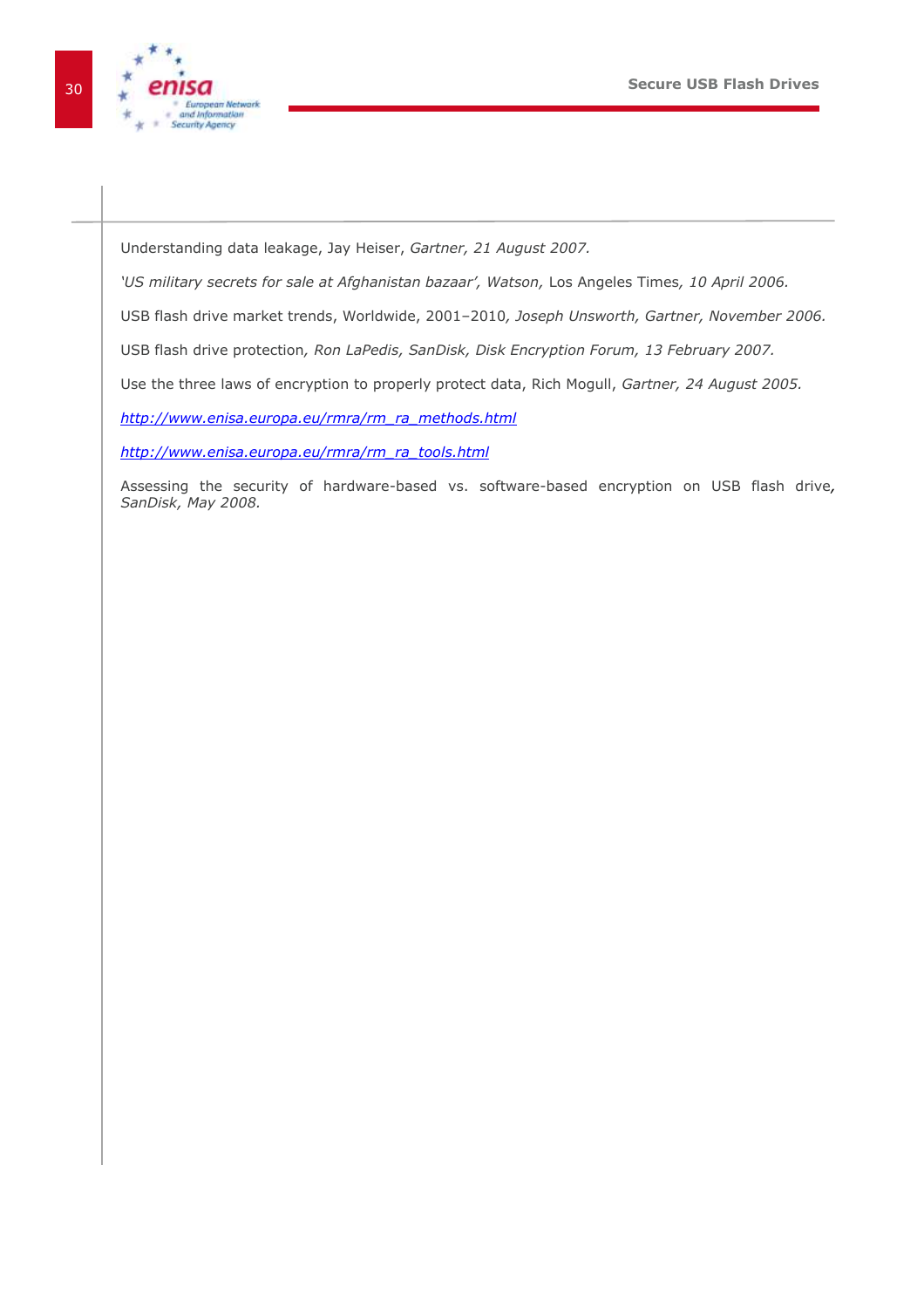### **Secure USB Flash Drivers**

ISBN: 978-92-9204-011-6

Catalogue number: TP-30-08-571-EN-C